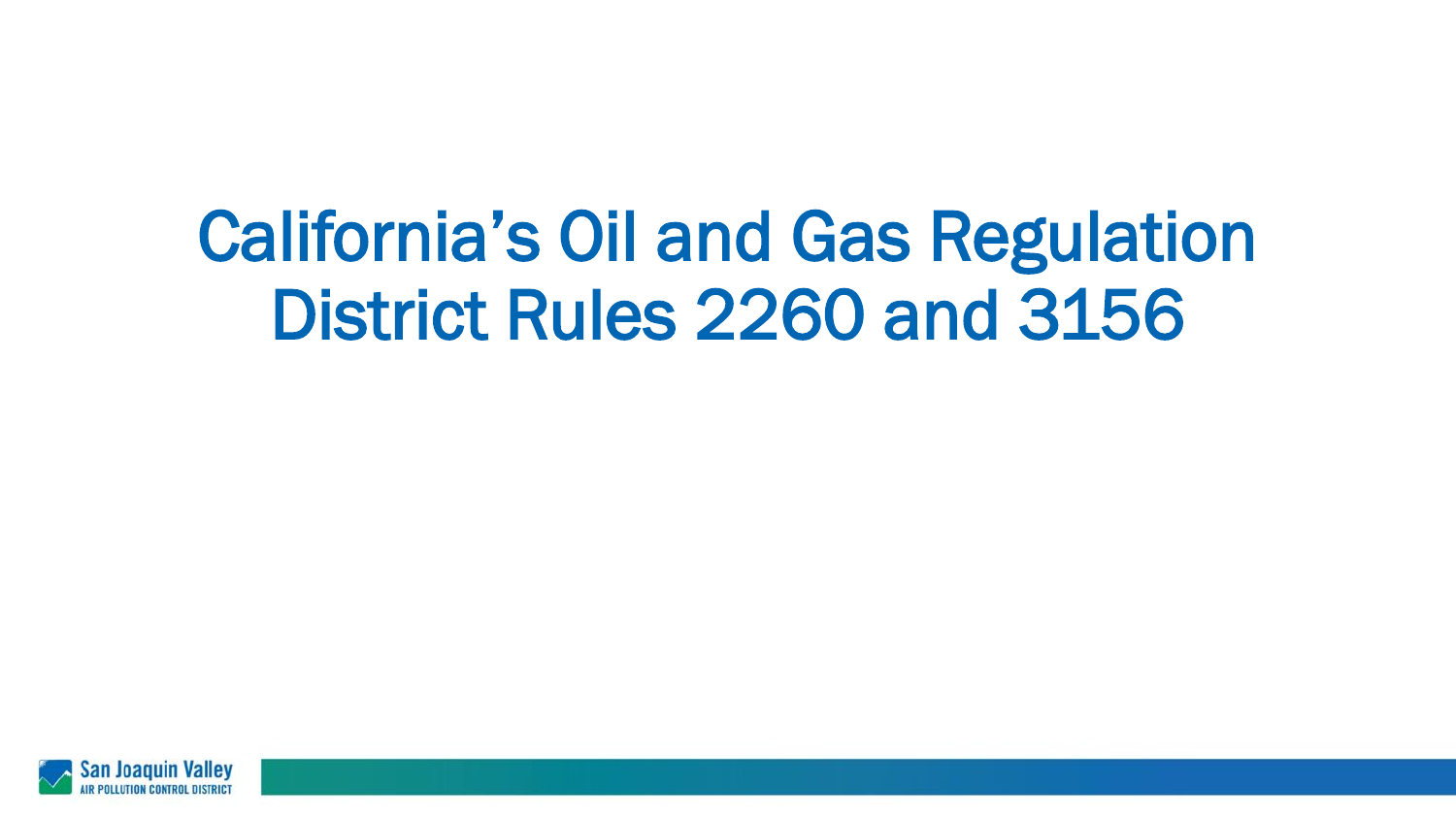### COGR/2260 Requirements General

- Goals
	- –Provide background for the COGR Regulation
	- –Explain the requirements
		- Administrative
		- Applied
	- –Clarify delineation from District requirements
	- –Explain the District's role with inspections

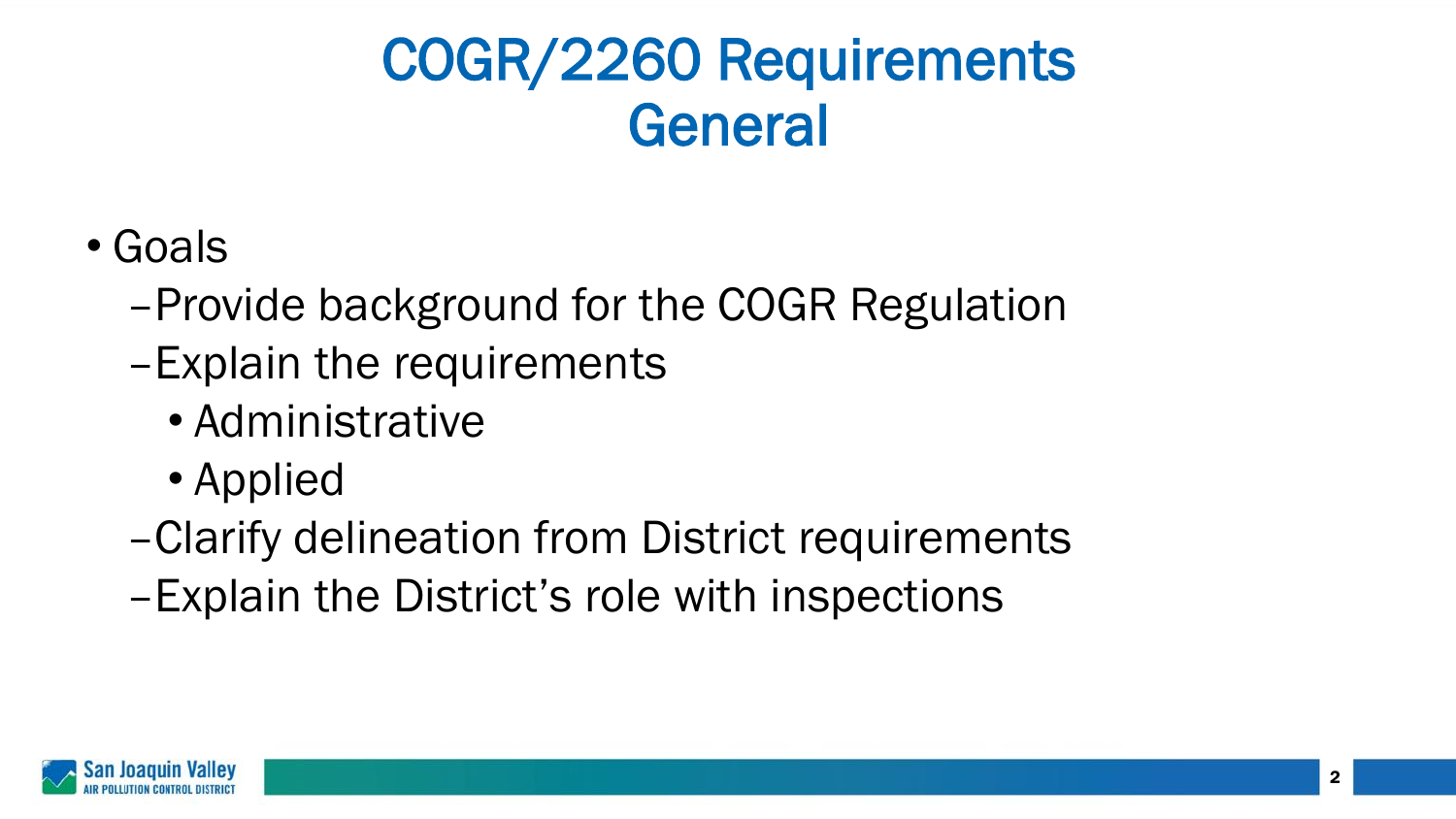### COGR/2260 Requirements General

- As part of implementing AB32, on March 23, 2017, CARB adopted a regulation to reduce greenhouse gas/methane emissions from oil and gas facilities
- 70 80% of the affected facilities are located in the San Joaquin Valley
- Affected facilities already subject to District VOC rules and permits
- Affected facilities
	- Crude oil or natural gas production
	- Crude oil, condensate, and produced water separation and storage
	- Natural gas underground storage
	- Natural gas processing plants
	- Natural gas transmission and compressor stations

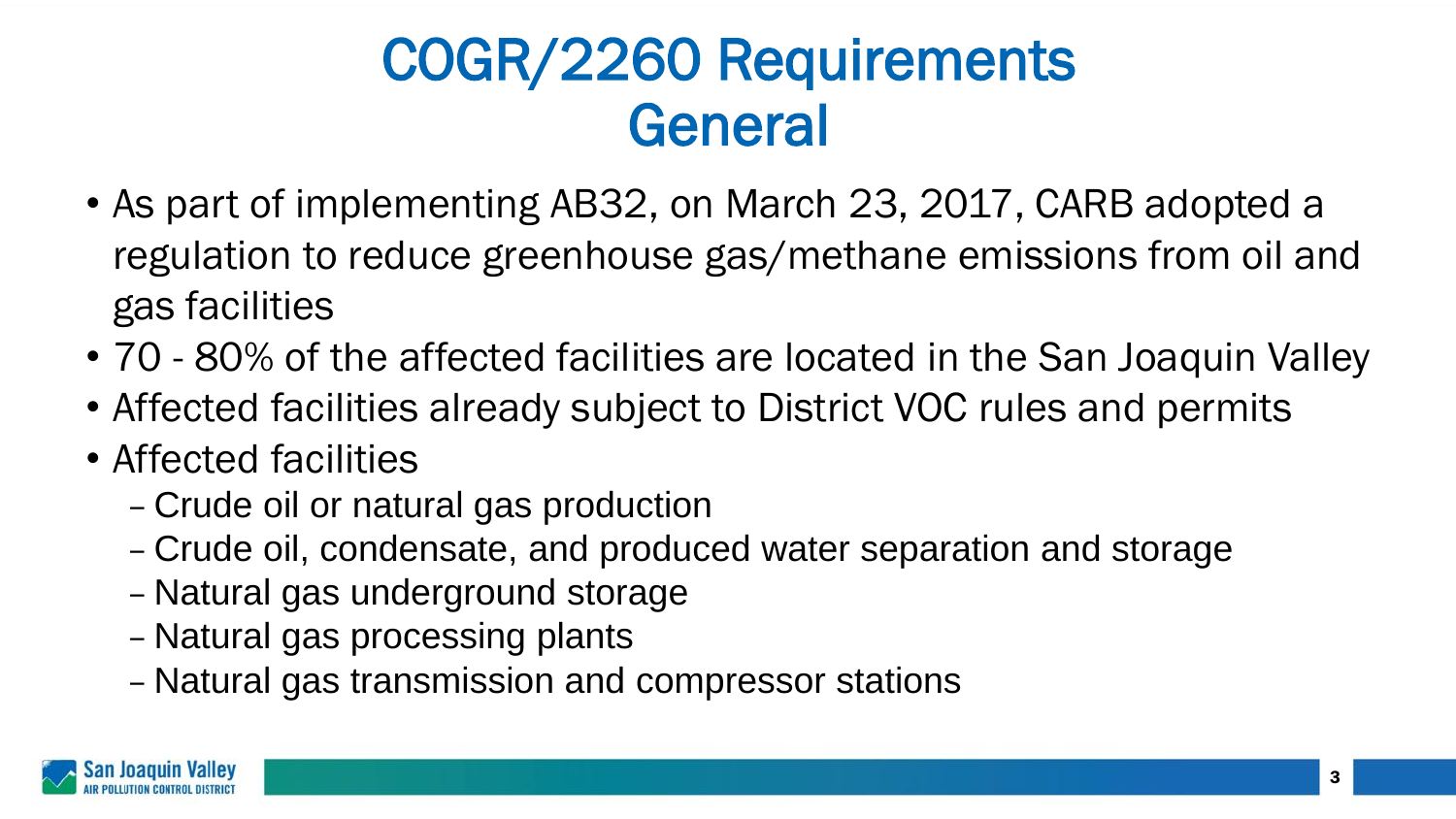# COGR/2260 Requirements General (cont'd)

- District staff actively participated in CARB regulation development process
	- –Secured changes to state regulation to minimize and mitigate increases in NOx and toxic emissions
	- Common sense exemption for tanks operated by small producers consistent with District requirements
- CARB and affected facilities agree that the District is better able to implement the regulation
	- District has extensive permitting and inspection infrastructure in place for decades
	- District staff familiar with affected facilities and regulated equipment
	- District implementation will result in more effective and expeditious implementation at lower cost

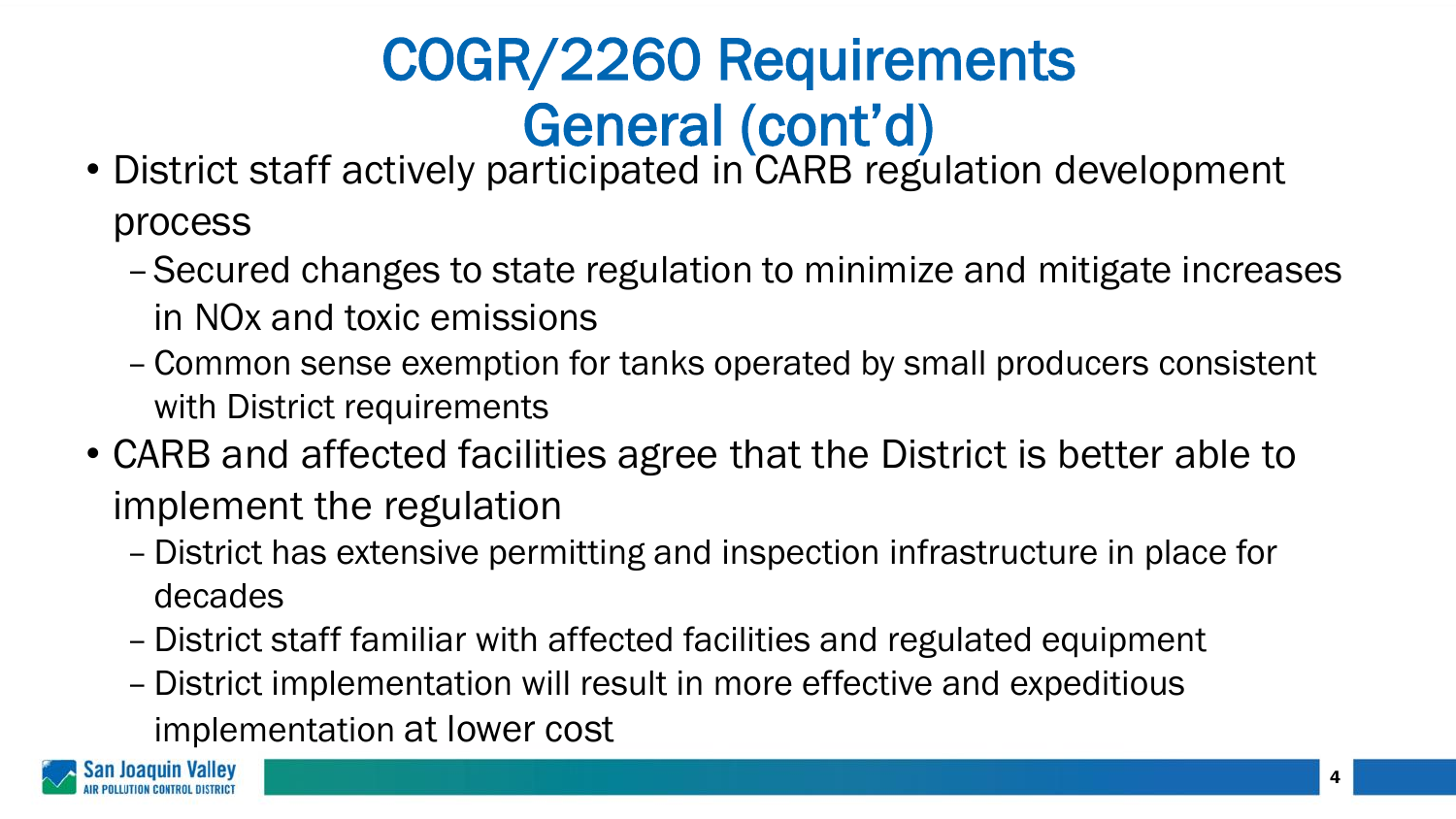# COGR/2260 Requirements General (cont'd)

- In order to implement CARB regulation District adopted Rules 2260 and 3156 in December 2017
	- –Rule 2260 establishes and requires registration of equipment subject to CARB regulation
	- –Rule 3156 establishes a fee schedule, to be used only if CARB does not fund the program.
- The CARB regulation and Rule 2260 make several requirements of subject facilities, including:
	- Administrative Requirements
	- Applied Requirements

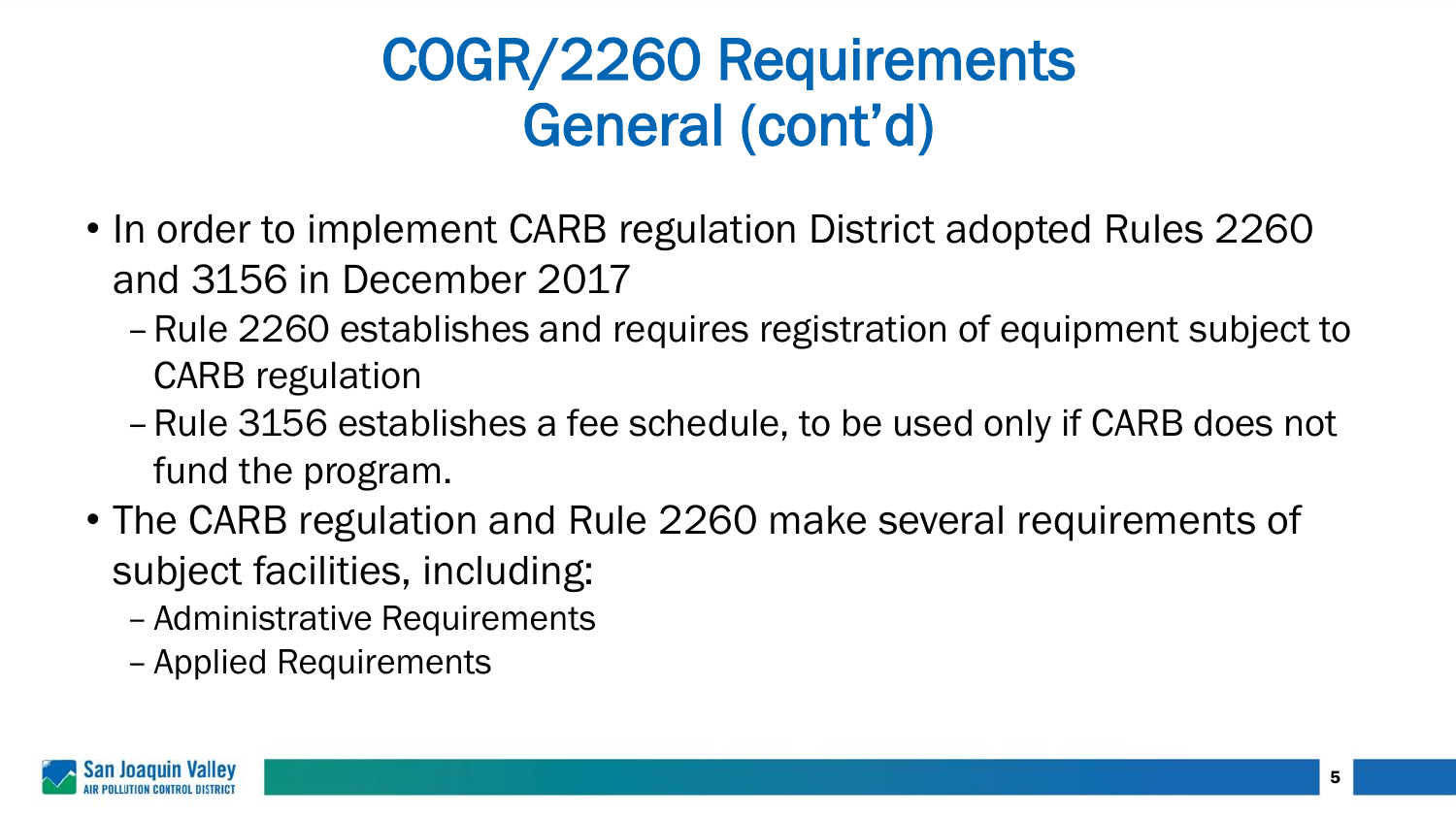### COGR/2260 Requirements Administrative

- Application for Registration
	- Specific to this regulation, separate from District permitting
	- Application in "Spreadsheet" format, link on last slide
	- Application due (per 2260) March 1, 2018
	- Update as equipment is modified (online portal in process)
- Inventory Submission
	- Part of state requirement
	- Inventory uses same "Spreadsheet" format as registration
	- Inventory due (per 2260) July 1, 2018
	- Update annually, due March 1, 2019 onward

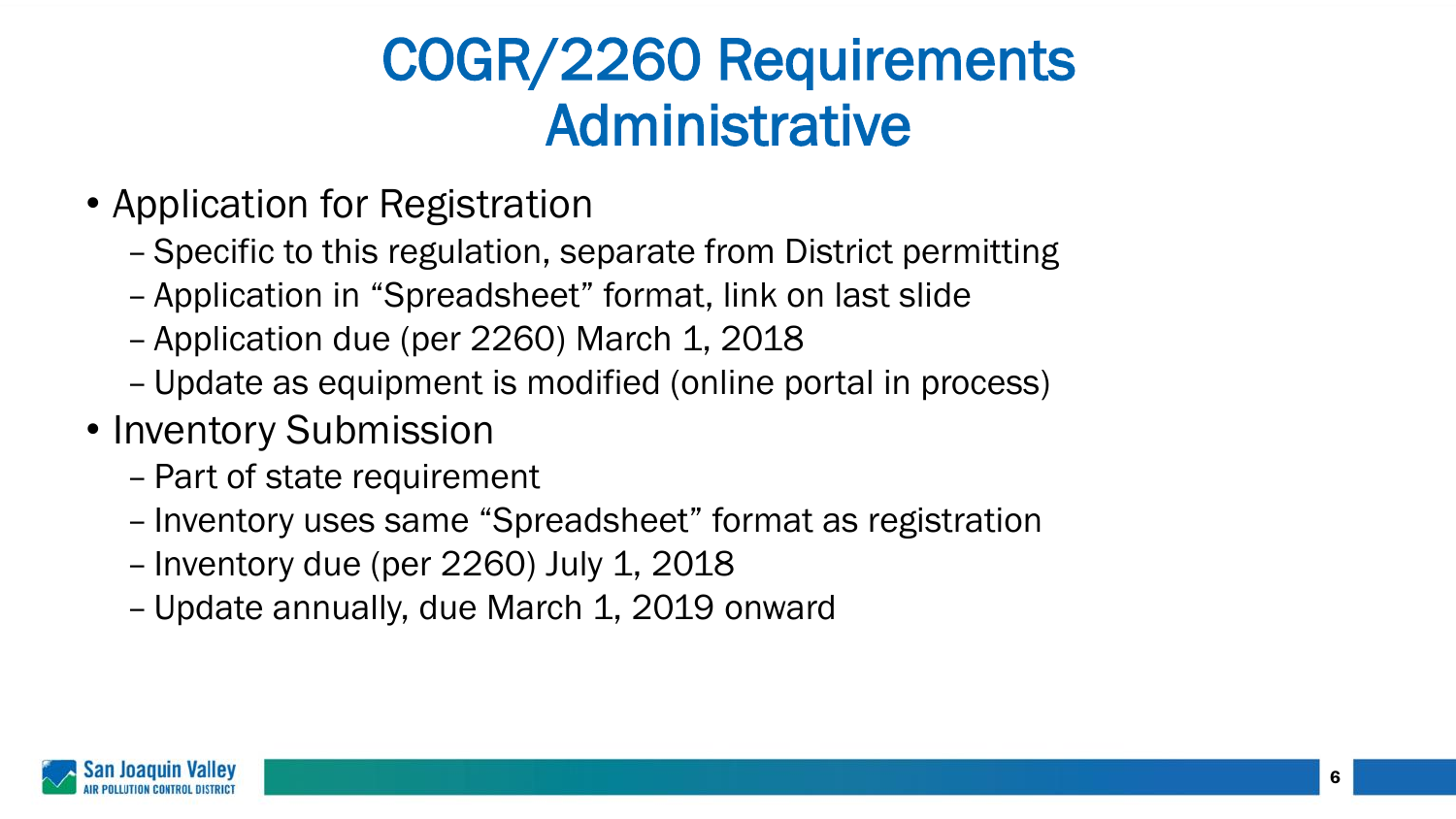# COGR/2260 Requirements Administrative (cont'd)

- Reporting Requirements Electronic to ARB (oil&gas@arb.ca.gov)
	- Tank Flash Analysis Testing
	- –Natural Gas Compressors
		- Reciprocating LDAR and Flow Rates
		- Centrifugal LDAR and Flow Rates
	- –Natural Gas Powered Pneumatic Devices
		- LDAR and Flow Rates
	- –Natural Gas Well Liquid Unloading (measured or calculated gas release)
	- Open Well Casing Vents (annual flow test for each well's vents)
	- Underground Natural Gas Storage (very detailed requirements)
	- Leak Detection and Repair
		- Results of quarterly inspections
		- Initial and final leak concentrations
- Most reports annual (July 1), Flash Testing is 90 days

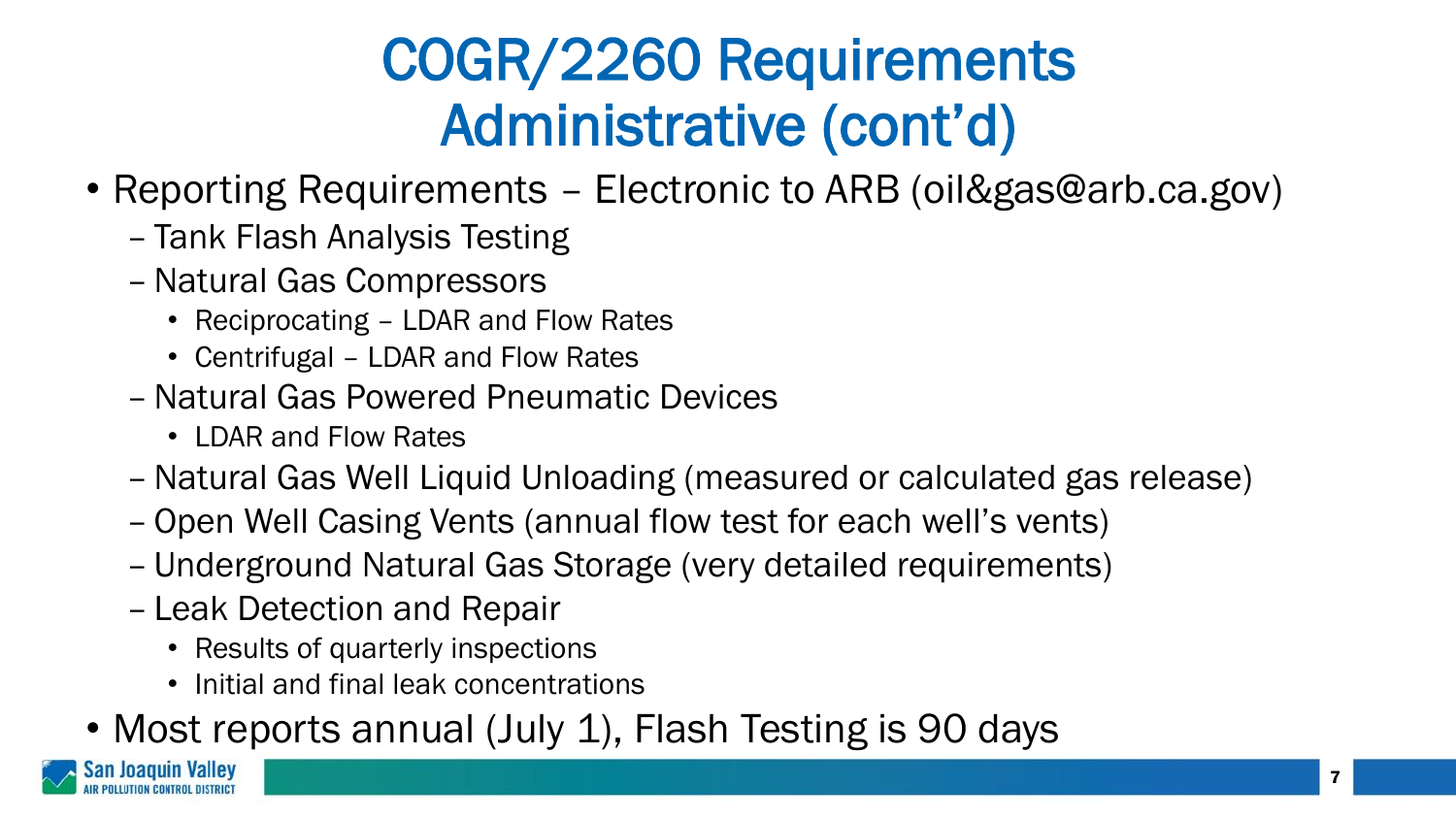# COGR/2260 Requirements Administrative (cont'd)

- Recordkeeping Requirements (must be available on request)
	- Separator and Tank Systems
		- Flash Analysis Results and Throughput (DOGGR Form 110s)
	- Circulation Tanks for Well Stimulation
		- BMP plan
	- –Natural Gas Compressors
		- Flow measurements
		- Operation hours
		- Parts/Service Orders (for LDAR)
	- –Natural Gas Powered Pneumatic Devices
		- Emissions flow measurements

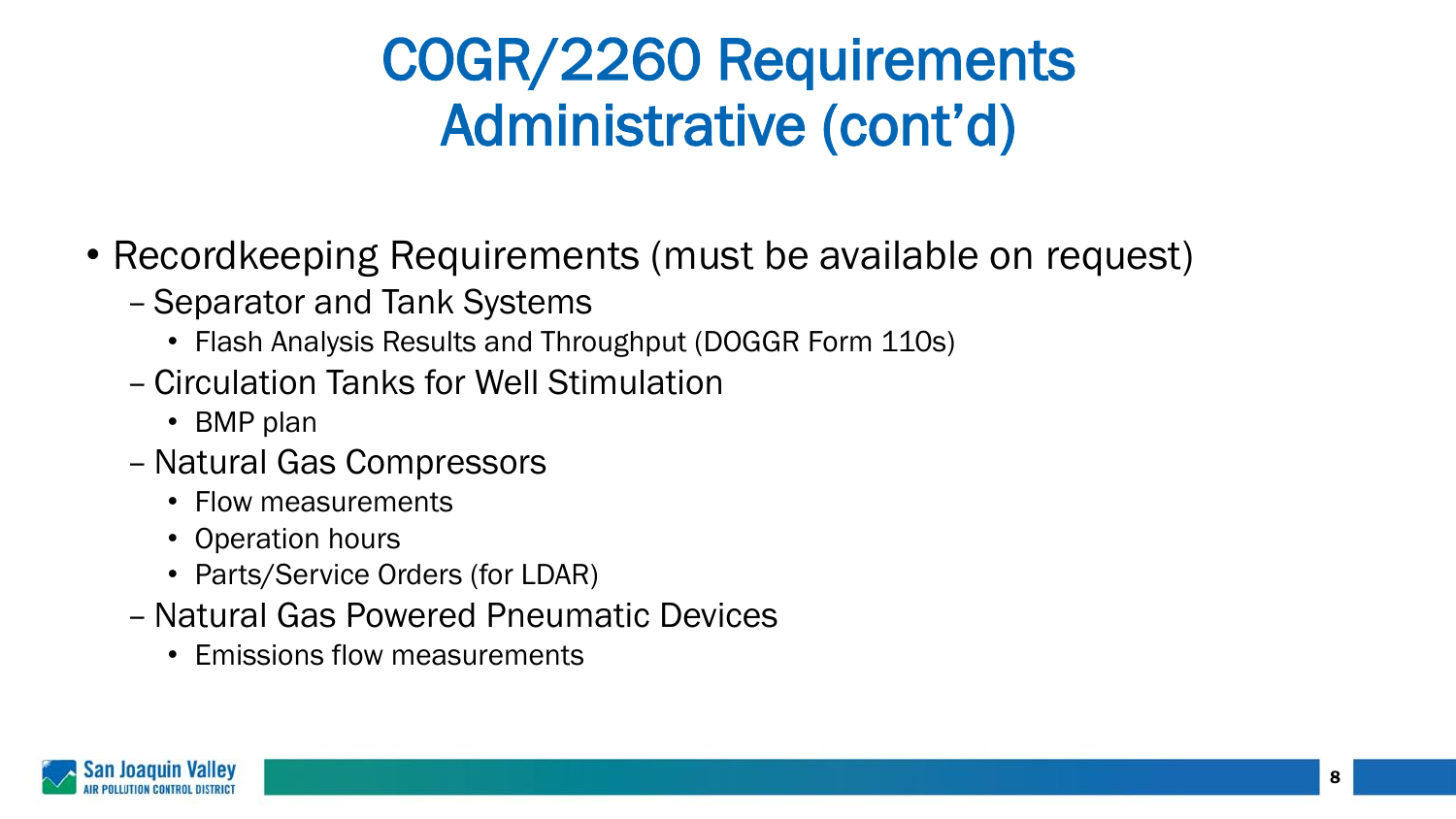# COGR/2260 Requirements Administrative (cont'd)

- Recordkeeping Requirements (must be available on request)
	- Liquids Unloading of Natural Gas Wells
		- Measured or calculated gas venting volume
	- Open Well Casing Vents
		- Flow rates from each well normally operating with open vents
	- Underground Natural Gas Storage
		- Very detailed records required
	- Leak Detection and Repair
		- Inspection Records
		- Leak and Repair Records
		- Proof of Parts/Services ordered

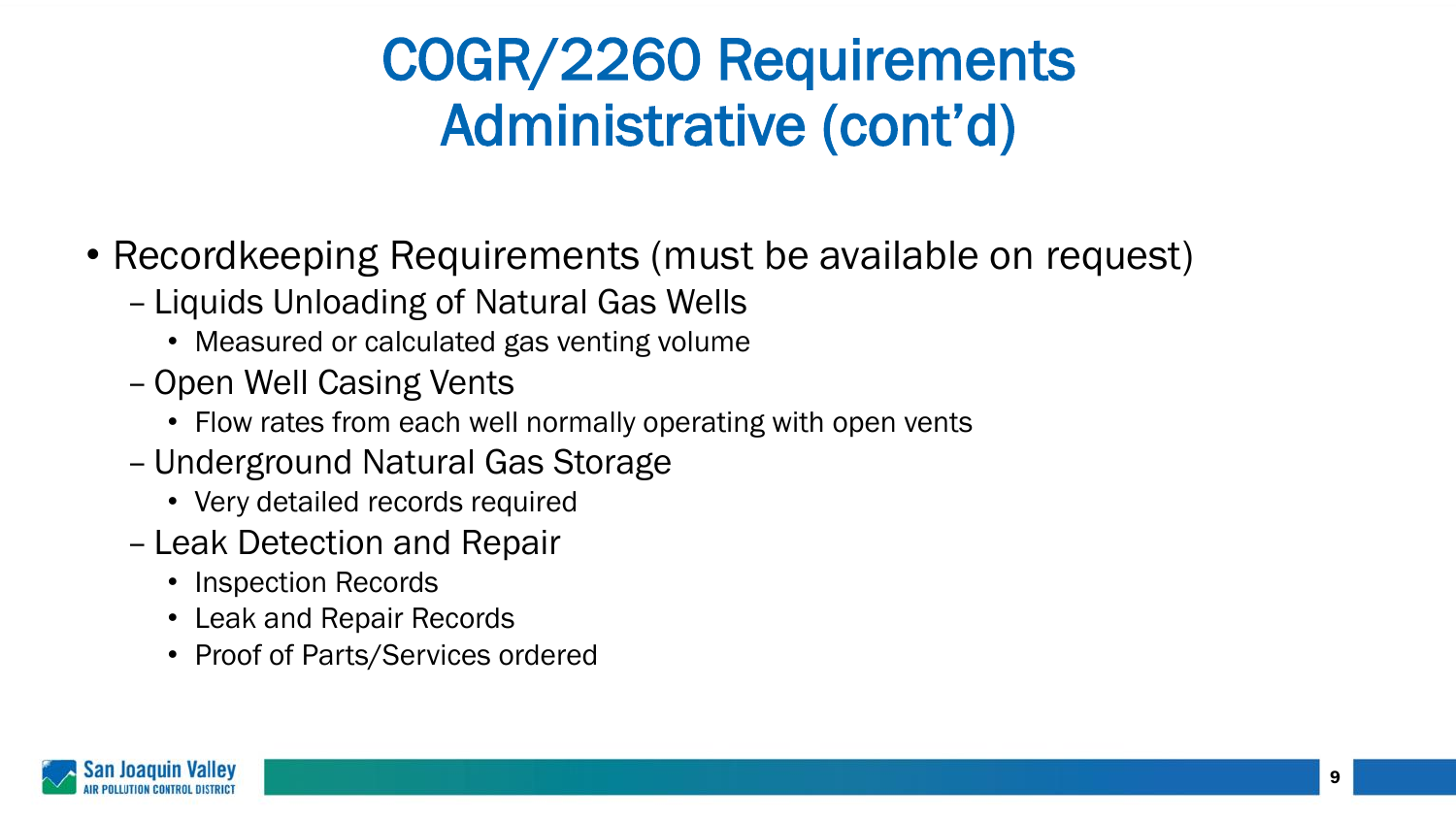# COGR/2260 Requirements Applied Per Section 95668

- Separator and Tank Systems
	- Tank Flash Analysis Testing (annually 3 years, then every 5 years)
		- Test to determine if annual emissions are  $> 10$  Tons CH<sub>4</sub>
		- Tanks over 10 Tons  $CH<sub>4</sub>$  must install Vapor Recovery System (requires District ATC)
	- Key Exemptions
		- Produced oil tanks with throughput < 50 BOPD
		- Produced water tanks with throughput < 200 BWPD in gas production
		- Tanks controlled (VRS or Gas Blanket)
		- Low use and Temporary Tanks
		- Gauge Tanks  $( \leq 100$  Bbls.)

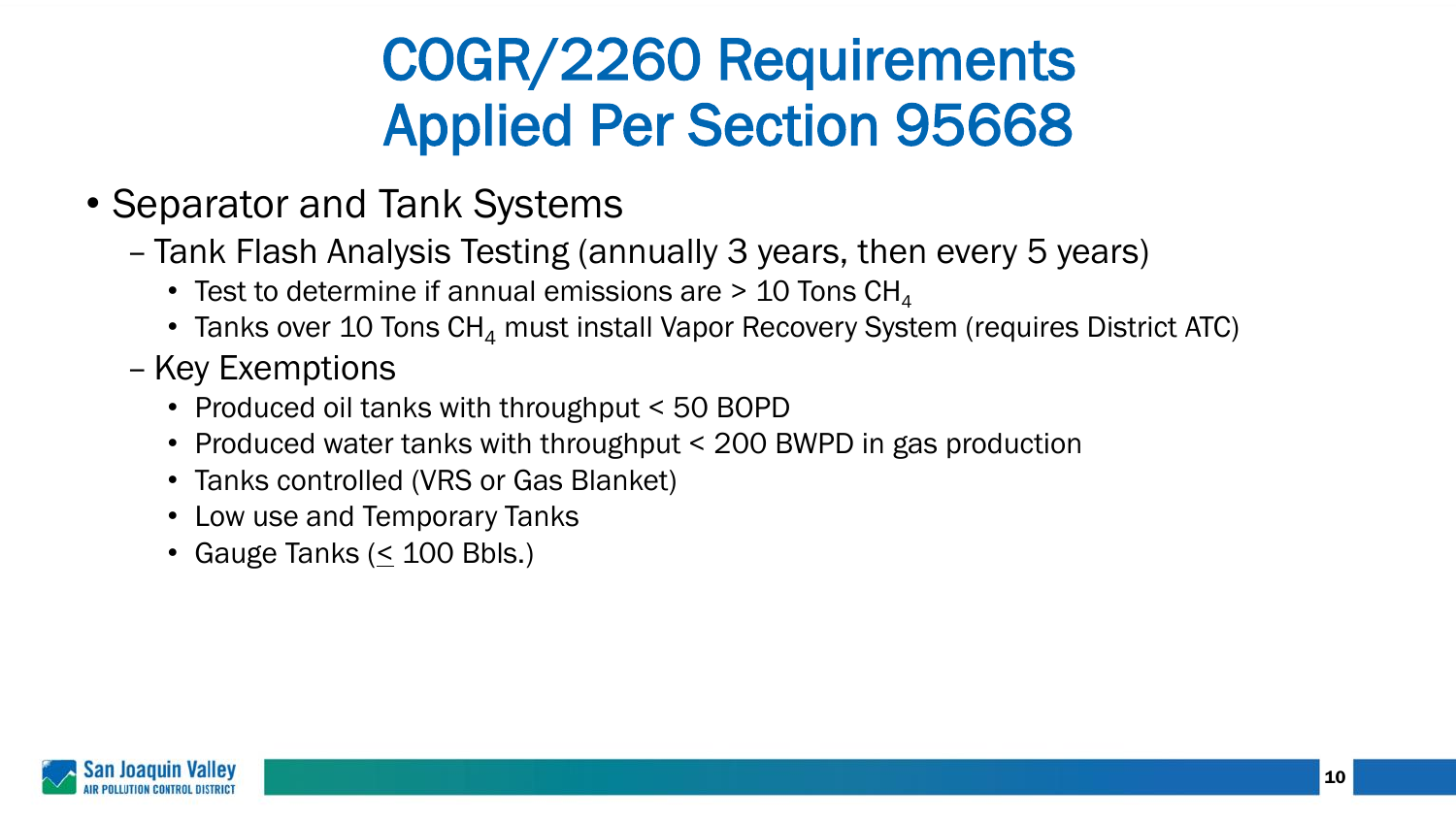- Reciprocating Natural Gas Compressors (production facilities)
	- Perform Leak Detection and Repair per Section 95669 (including Rod-packing seals)
	- Rod Packing Vent Stacks must be controlled with VRS or repaired per LDAR  $(1/1/2019)$
- Reciprocating NG Compressors (gas proc., trans., boosting facilities)
	- Perform Leak Detection and Repair per Section 95669 (except Rod-packing seals)
	- Flow Rate from Rod Packing Vent Stacks must be measured annually
	- Rod Packing Vent Stacks must be controlled with VRS or repaired per LDAR if > 2 scfm (1/1/2019)
- Exemption
	- Compressors that operate < 200 Hours/Year

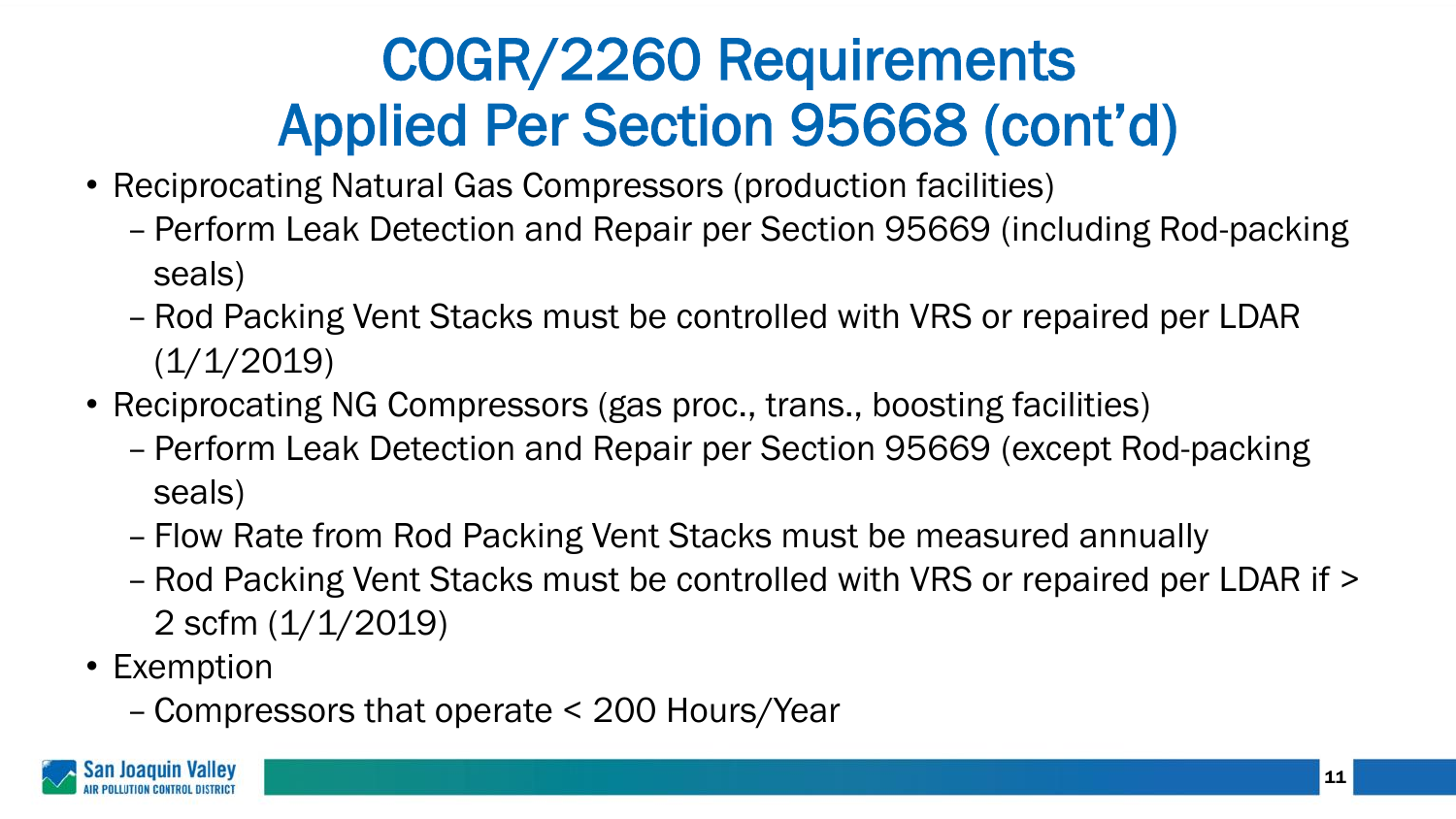- Centrifugal Natural Gas Compressors (all facilities)
	- Perform Leak Detection and Repair per Section 95669 on Wet and Dry Seals
	- Flow Rate from Wet Seals must be measured annually
	- Vent Stacks must be controlled with VRS or repaired per LDAR if > 3 scfm  $(1/1/2019)$
- Exemption
	- Compressors that operate < 200 Hours/Year

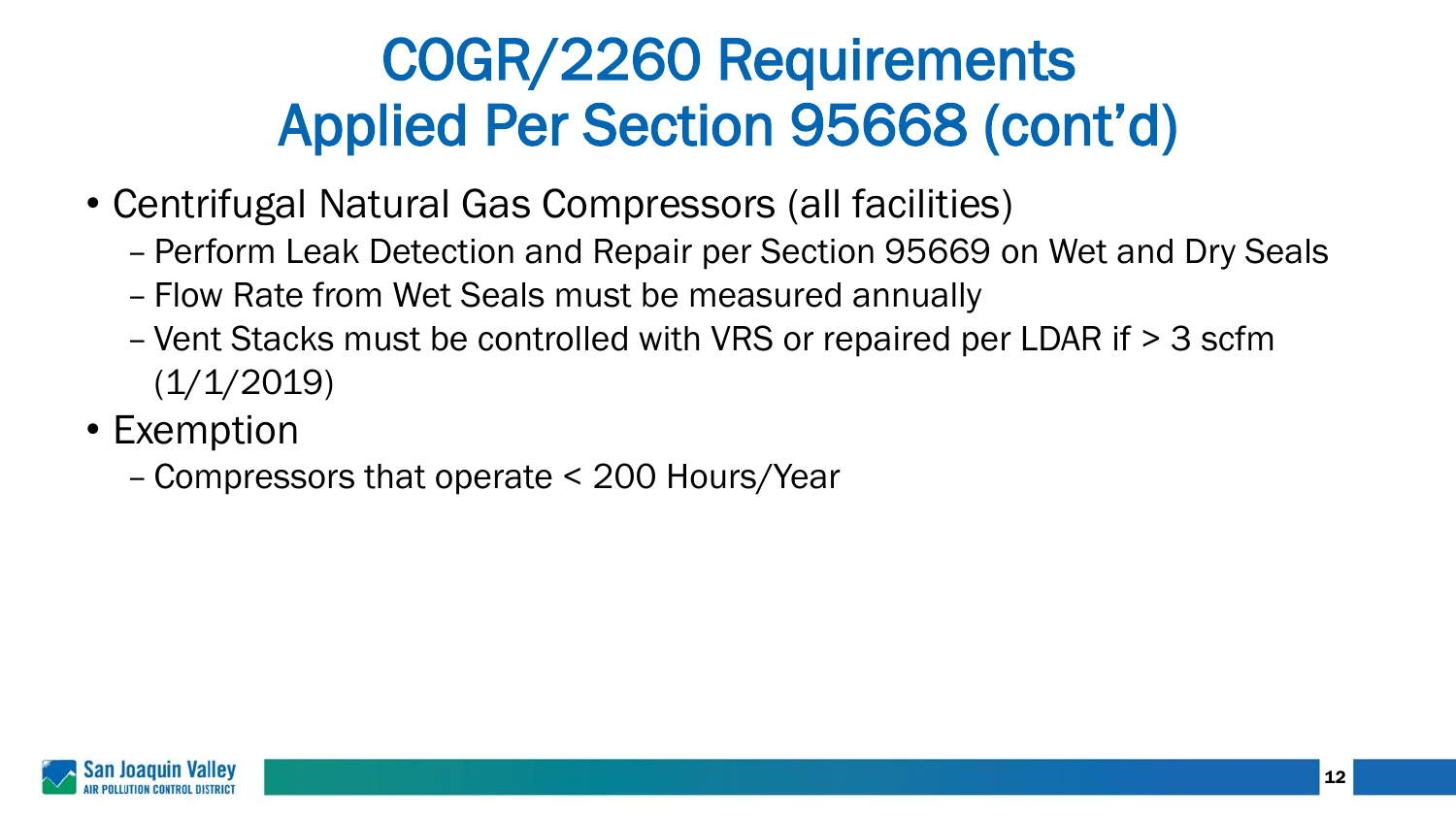- Natural Gas Powered Pneumatic Devices and Pumps
	- By 1/1/2019 Continuous Bleed NG Pneumatic Devices must not vent gas and must comply with Leak Detection and Repair
		- These devices installed before 1/1/2016 may be used provided:
			- They are measured annually to prove they vent < 6scf/h (or repaired), tagged, and reported
	- Intermittent Bleed NG Pneumatic Devices must comply with Leak Detection and Repair as of  $1/1/2018$  when the device idle and not venting
	- By 1/1/2019 NG Pneumatic Pumps shall not vent NG and shall comply with Leak Detection and Repair
	- Continuous Bleed NG Powered Pneumatic Devices or Pumps requiring replacement or retrofit shall either:
		- Collect vented gas to a Vapor control system, or,
		- Use compressed air to operate

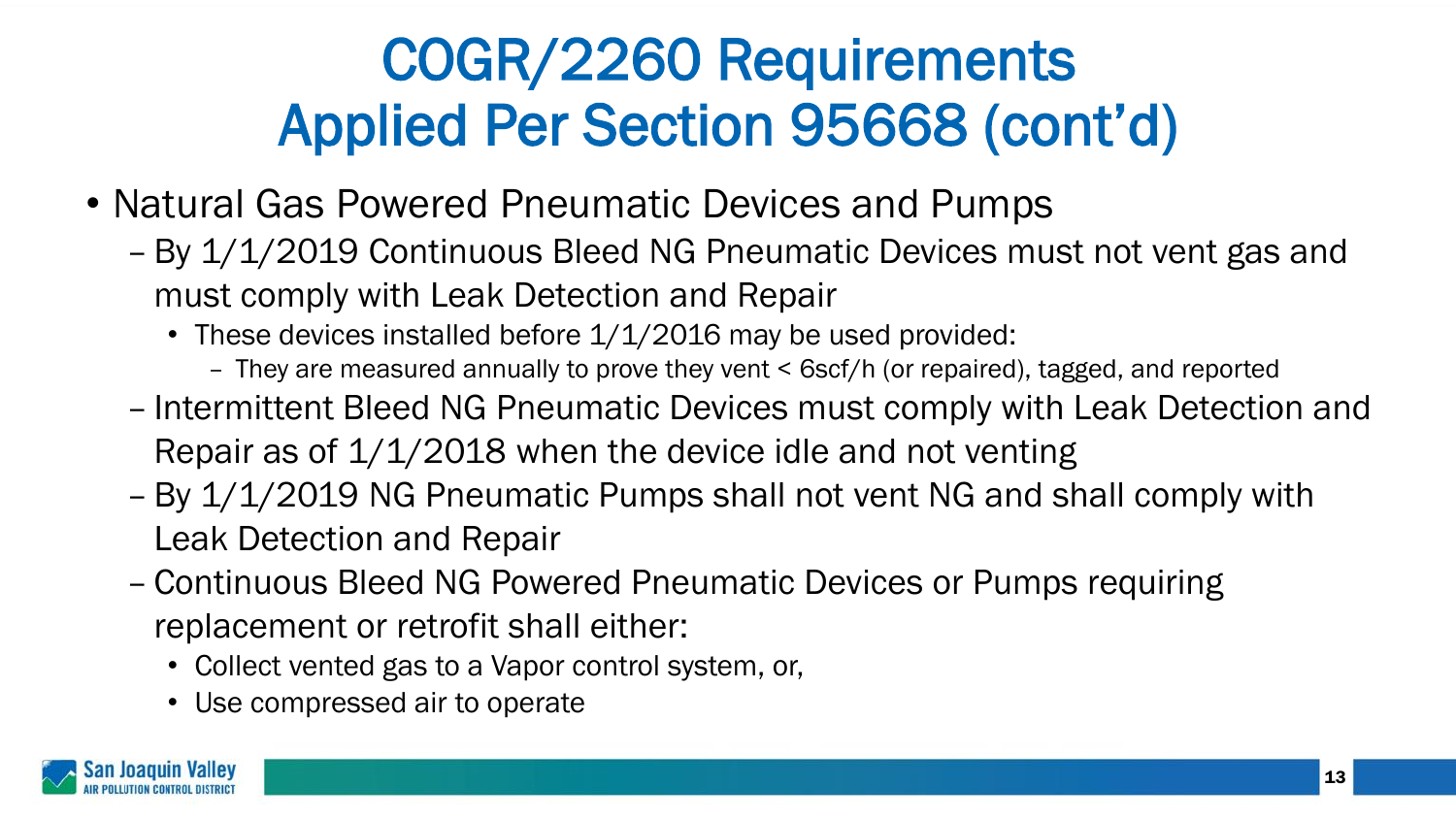- Well Casing Vents
	- Beginning 1/1/2018 operators must measure the gas flow volume from each well that operates with open casing vents. These measurements are to be submitted annually and records kept
	- This is not a control requirement
- Circulation Tanks for Well Stimulation Treatments (Not registered in 2260)
	- By 1/1/2018, each operator shall submit a Best Management Practices Plan to reduce methane emissions from well stimulation practices. The plan is to be reviewed by CARB. The District has no role in this approval. We may ask if your plan has been approved during the inspection

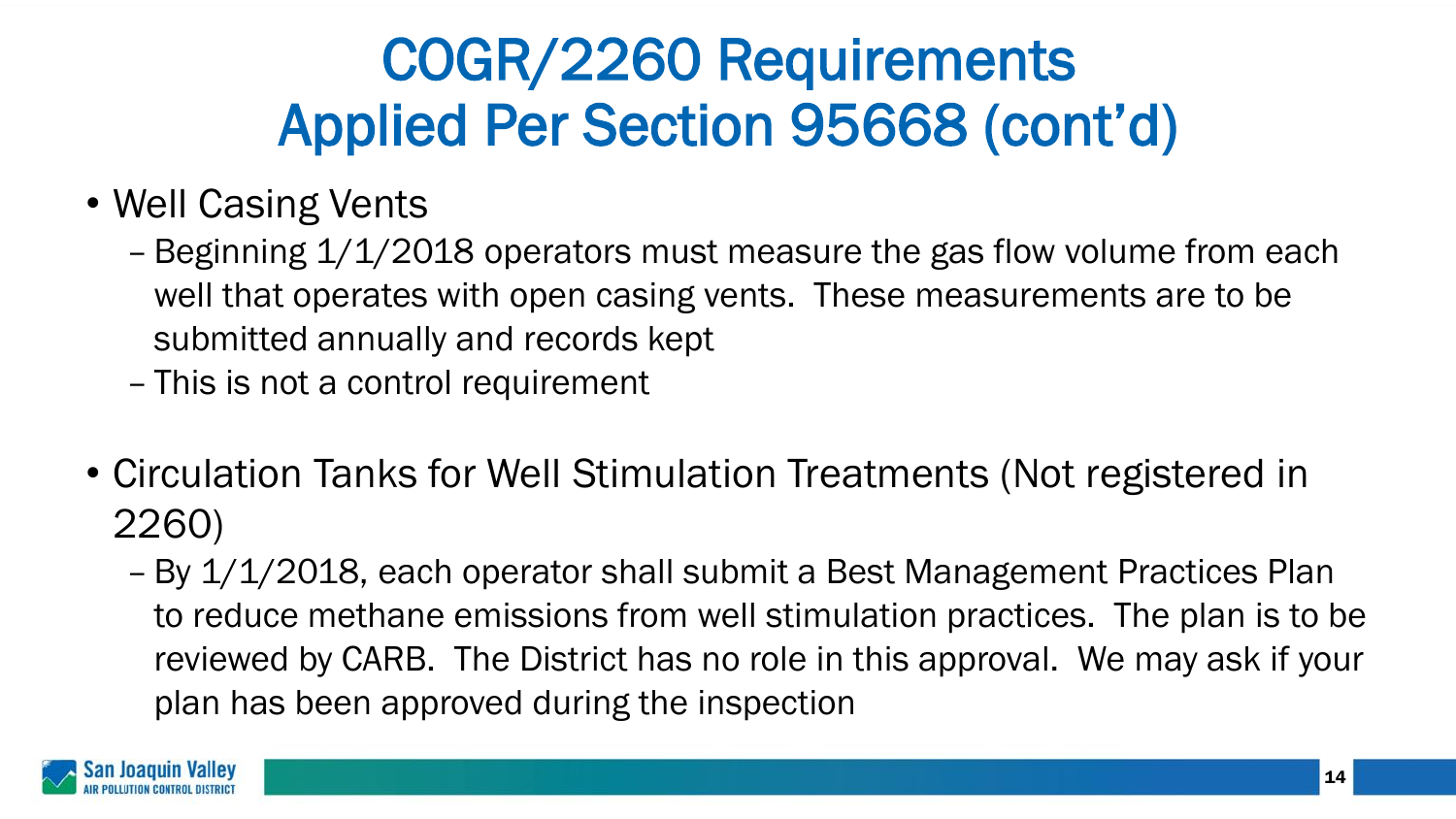- Liquids Unloading of Natural Gas Wells (not registered by Rule 2260)
	- By 1/1/18 collect all vented NG to a control system, or
	- Measure the volume of the vented NG, or
	- Calculate the volume of the vented NG
	- Annually Report volumes vented, or calculated, and venting method to CARB
- Natural Gas Underground Storage Facility Monitoring Requirements
	- These facilities are registered and will be inspected annually
	- Extensive monitoring requirements included in plan submitted to and approved by CARB. The District does not have authority over the plan, but will ask if it is being followed during our inspection.
- Control Devices If Required
	- Sales, fuel, disposal well (DOGGR), VR. New must be non-destructive or Low NOx, and will require a District permit

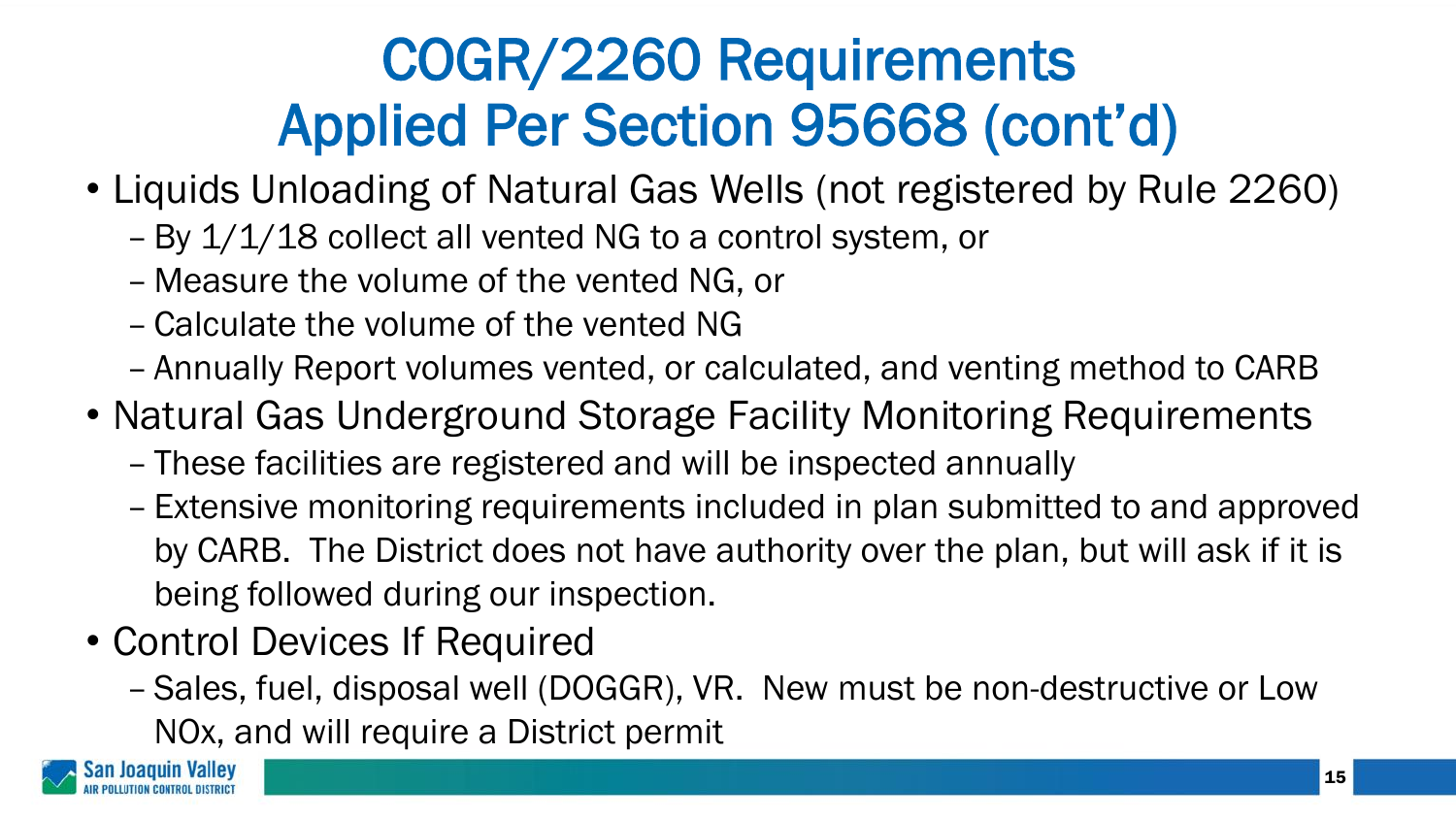- By 1/1/18 all subject components, including those found on tanks, separators, wells, and pressure vessels, shall be inspected and repaired according to the timelines specified
	- All components, including hatches, PRVs, well casings, stuffing boxes, and pump seals shall be inspected audio-visually daily (if site visited daily), or weekly (at sites not visited daily). Inspect unsafe to monitor or inaccessible components annually
	- Leaks detected this way must be repaired, or inspected according to EPA Method 21 within 24 hours (by the end of the next business day if detected after hours, on a weekend or holiday)
	- Leaks detected via M 21 shall be repaired according to regulation timelines

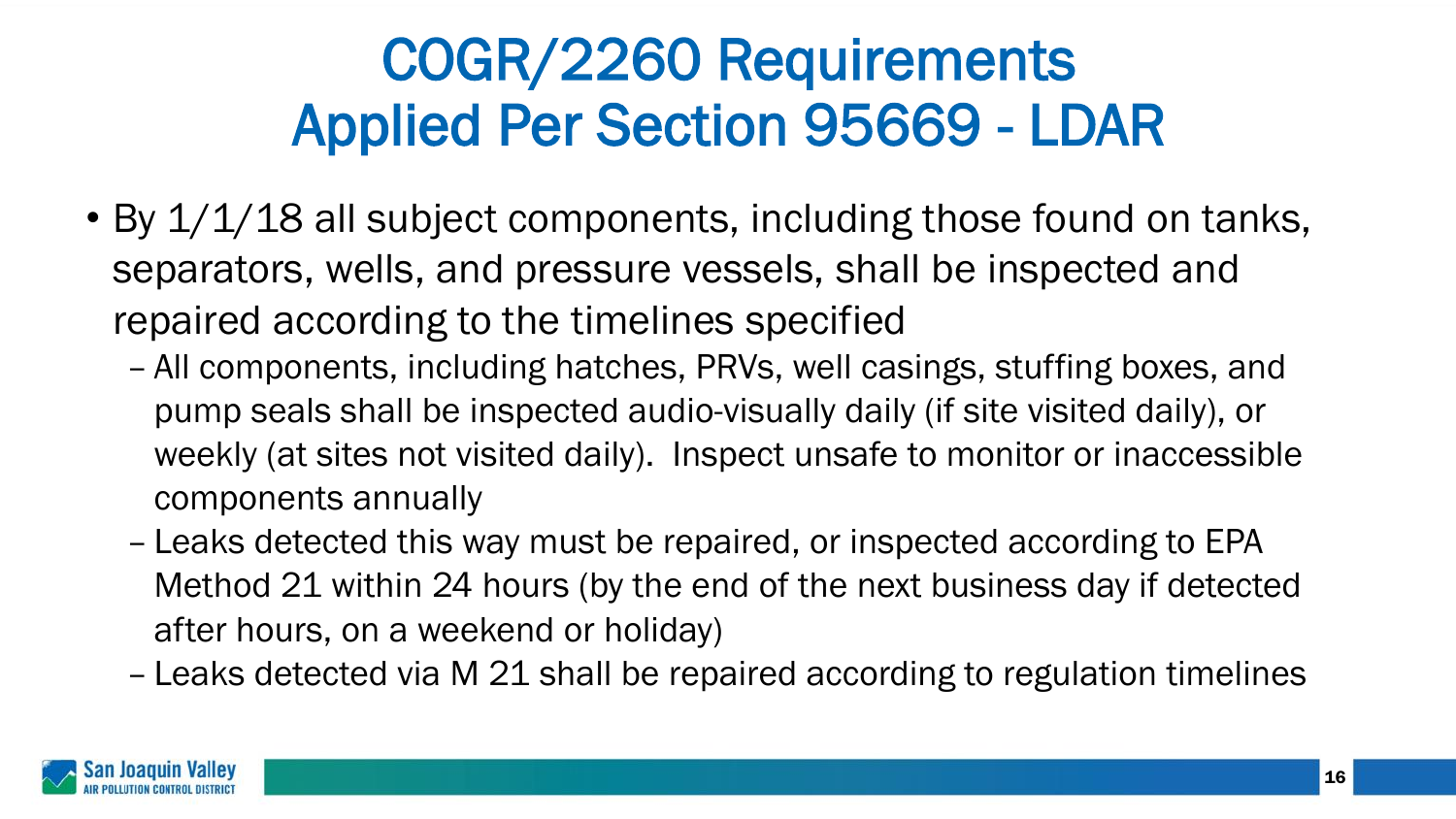- By 1/1/18 all subject components, including those found on tanks, separators, wells, and pressure vessels, shall be inspected and repaired according to the timelines specified
	- All components must be inspected on a quarterly basis using EPA M 21 (in ppm)
	- You may not use a PID for this work
	- You may use Optical Gas Imaging (such as a FLIR Camera) as a screening device, but this not in lieu of quarterly inspections with EPA M 21. Leaks detected by OGI shall be inspected via EPA M21 within 2 calendar days of detection (14 calendar days for inaccessible or unsafe to monitor)
	- Leaks detected via M 21 shall be repaired according to regulation timelines – Inaccessible and Unsafe to Monitor must be inspected annually via EPA M 21
	- OEL must be capped or sealed in 14 days. If leaking, repair per timelines

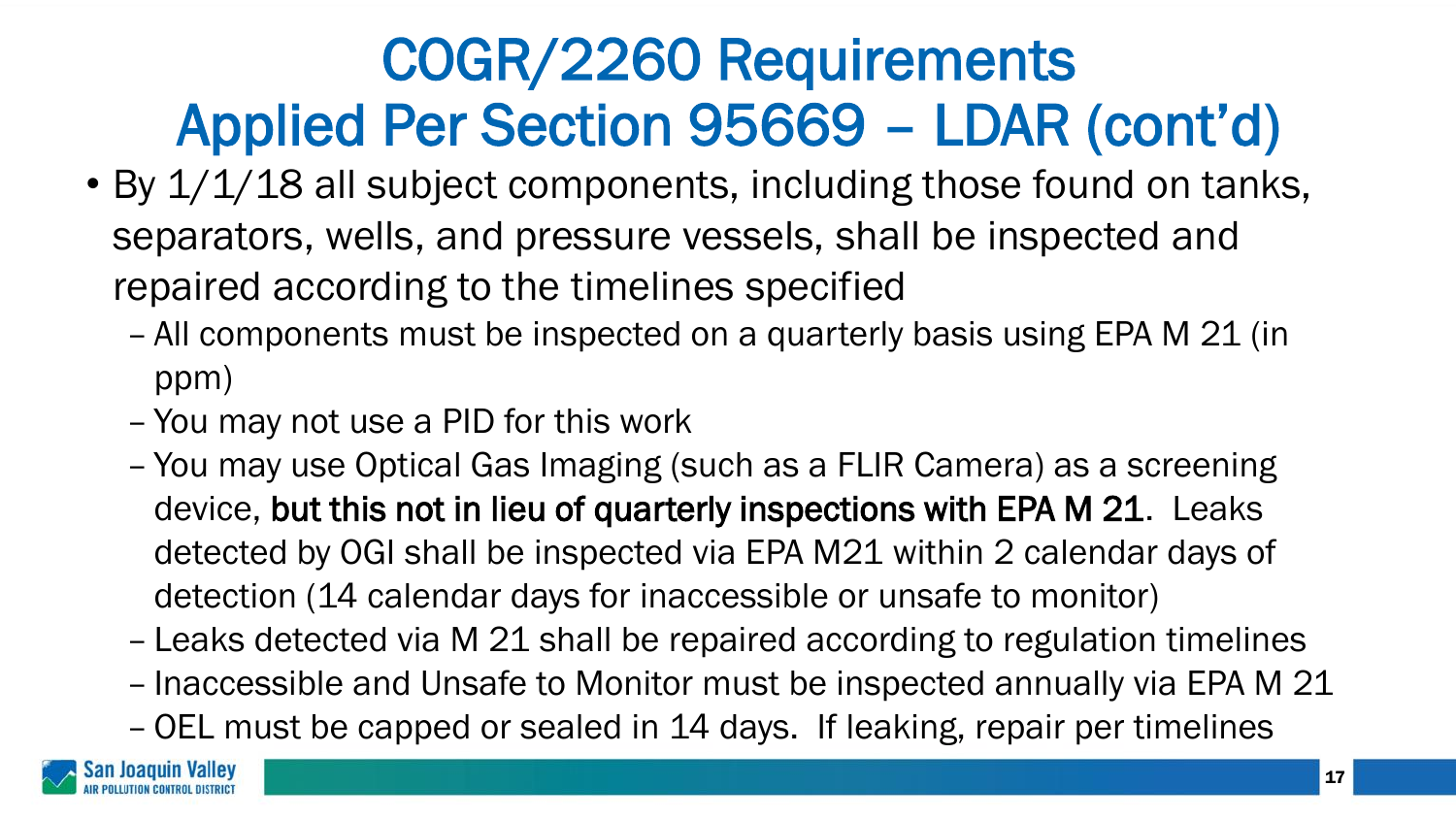- Key Exemptions
	- Components specifically subject to District LDAR (Rules 4401, 4409, 4623), as of 1/1/2018
		- Exemptions to District LDAR mean subject to CARB LDAR (4401)
	- Components, including those found on tanks, separators, wells, and pressure vessels used exclusively for the production of crude (and associated water) with gravity < 20° API
		- This exemption does not apply to gas lines coming from tanks that move the gas to sales, as fuel, or to disposal, and TEOR systems
	- Buried components (this exemption does not include well casings)
	- Open casing vents (subject to testing under 95668)
	- Closed casing vents serving wells with gravity < 20° API

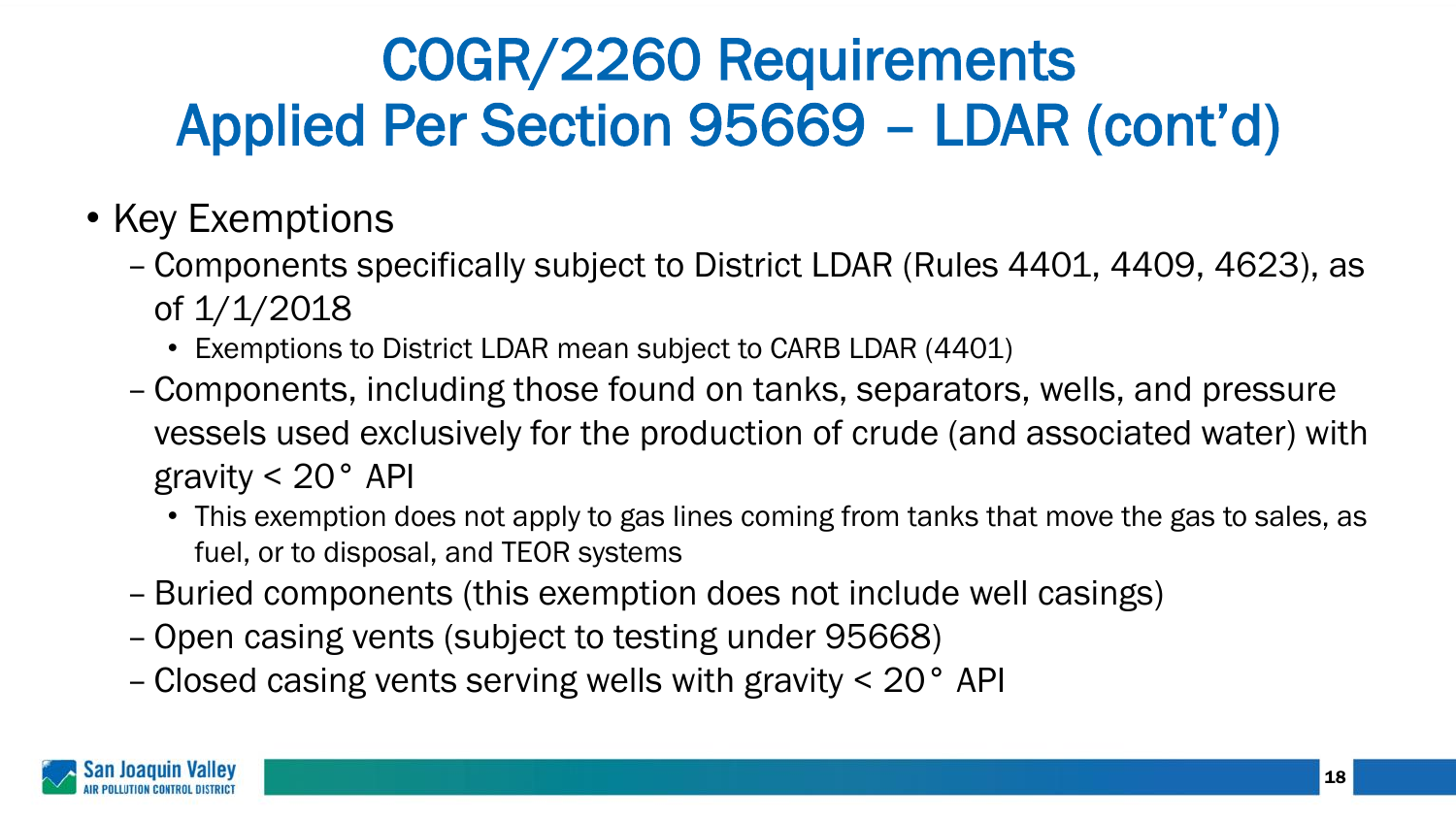- Facility LDAR Requirements
	- Inspect all subject components as required (daily, weekly, quarterly, annually)
	- Repair leaks in timeframes specified
	- Keep records of LDAR inspections, record review part of inspection
	- Submit annual LDAR summary to CARB (Tables A4 and A5)
- Additional Repair Time
	- Repairs that require parts, equipment, or crews can be extended 30 days (where proof of ordering the parts, equipment, or crews is provided)
	- Components considered by CARB to be "Critical" have up to one year
- How Does This Affect Tanks?
	- Unless specifically exempt, tanks are subject. P/Vs per Rule 4623

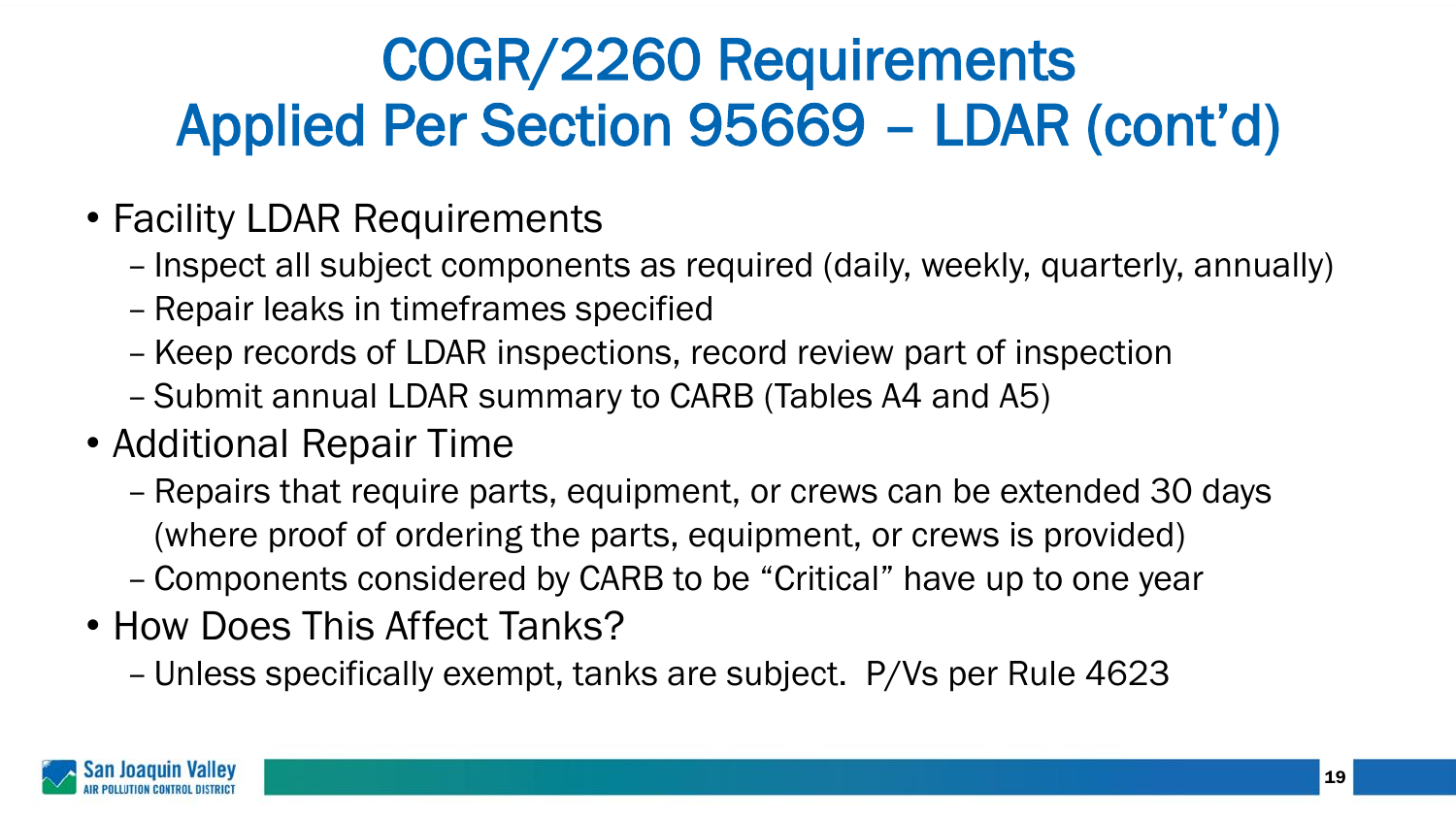Table 1 - Allowable Number of Leaks January 1, 2018 through December 31, 2019

| <b>Leak Threshold</b>  | 200 or Less<br><b>Components</b> | More than 200<br><b>Components</b> |
|------------------------|----------------------------------|------------------------------------|
| 10,000-49,999 ppmy     | 5                                | 2% of total inspected              |
| 50,000 ppmy or greater |                                  | 1% of total inspected              |

#### **Table 2 - Repair Time Periods** January 1, 2018 through December 31, 2019

| Leak Threshold                                                  | <b>Repair Time Period</b>                                           |
|-----------------------------------------------------------------|---------------------------------------------------------------------|
| 10,000-49,999 ppmy                                              | 14 calendar days                                                    |
| 50,000 ppmy or greater                                          | 5 calendar days                                                     |
| <b>Critical Components and</b><br><b>Critical Process Units</b> | Next scheduled shutdown or within 12<br>months, whichever is sooner |

Per components inspected, tagged leaks found during facility inspection not counted in District inspection

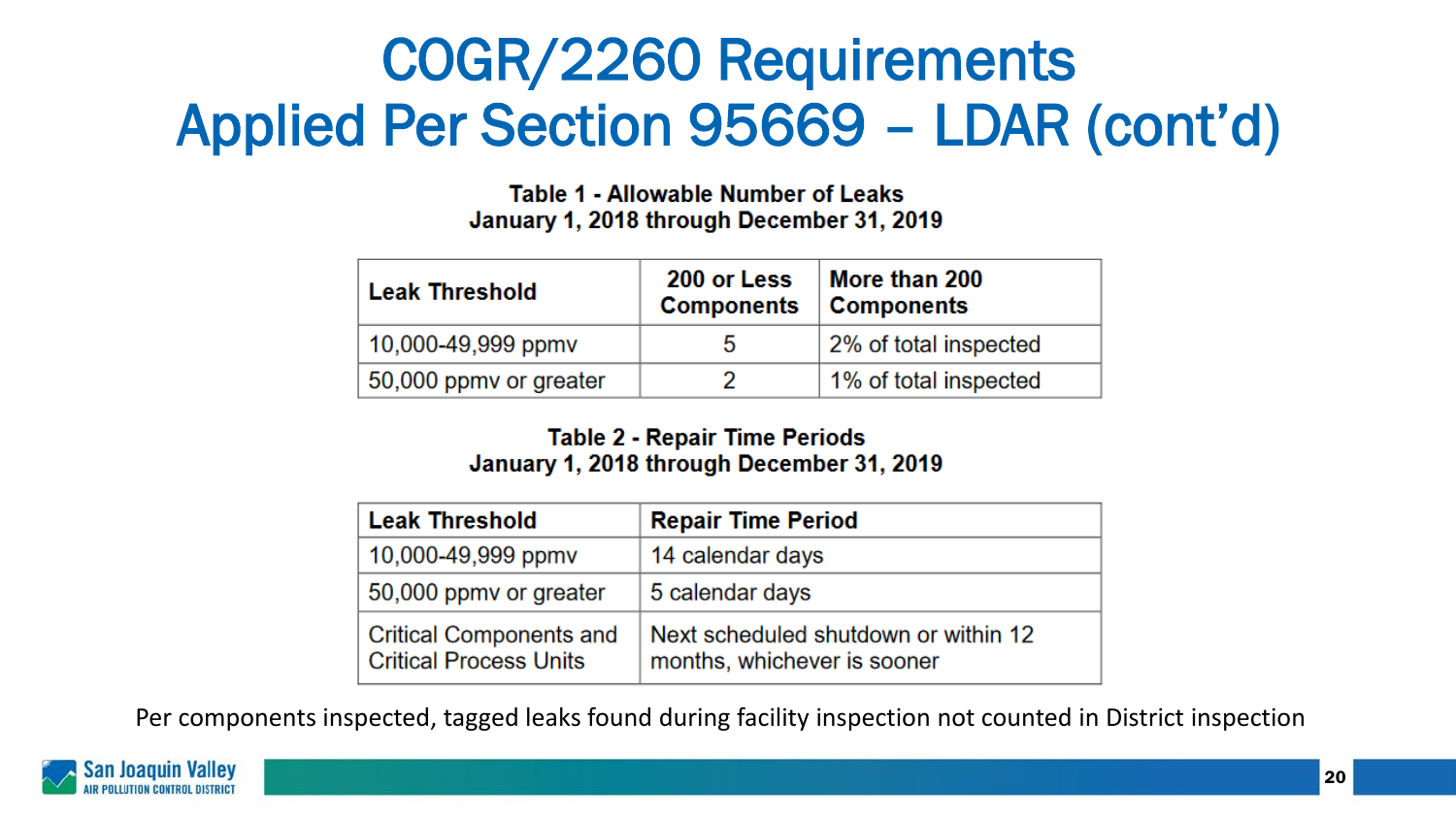Table 3 - Allowable Number of Leaks On or After January 1, 2020

| <b>Leak Threshold</b>  | 200 or Less<br><b>Components</b> | More than 200<br><b>Components</b> |
|------------------------|----------------------------------|------------------------------------|
| 1,000-9,999 ppmv       | b                                | 2% of total inspected              |
| 10,000-49,999 ppmv     |                                  | 1% of total inspected              |
| 50,000 ppmy or greater |                                  |                                    |

#### **Table 4 - Repair Time Periods** On or After January 1, 2020

| <b>Leak Threshold</b>                                           | <b>Repair Time Period</b>                                           |
|-----------------------------------------------------------------|---------------------------------------------------------------------|
| 1,000-9,999 ppmv                                                | 14 calendar days                                                    |
| 10,000-49,999 ppmy                                              | 5 calendar days                                                     |
| 50,000 ppmy or greater                                          | 2 calendar days                                                     |
| <b>Critical Components and</b><br><b>Critical Process Units</b> | Next scheduled shutdown or within 12<br>months, whichever is sooner |

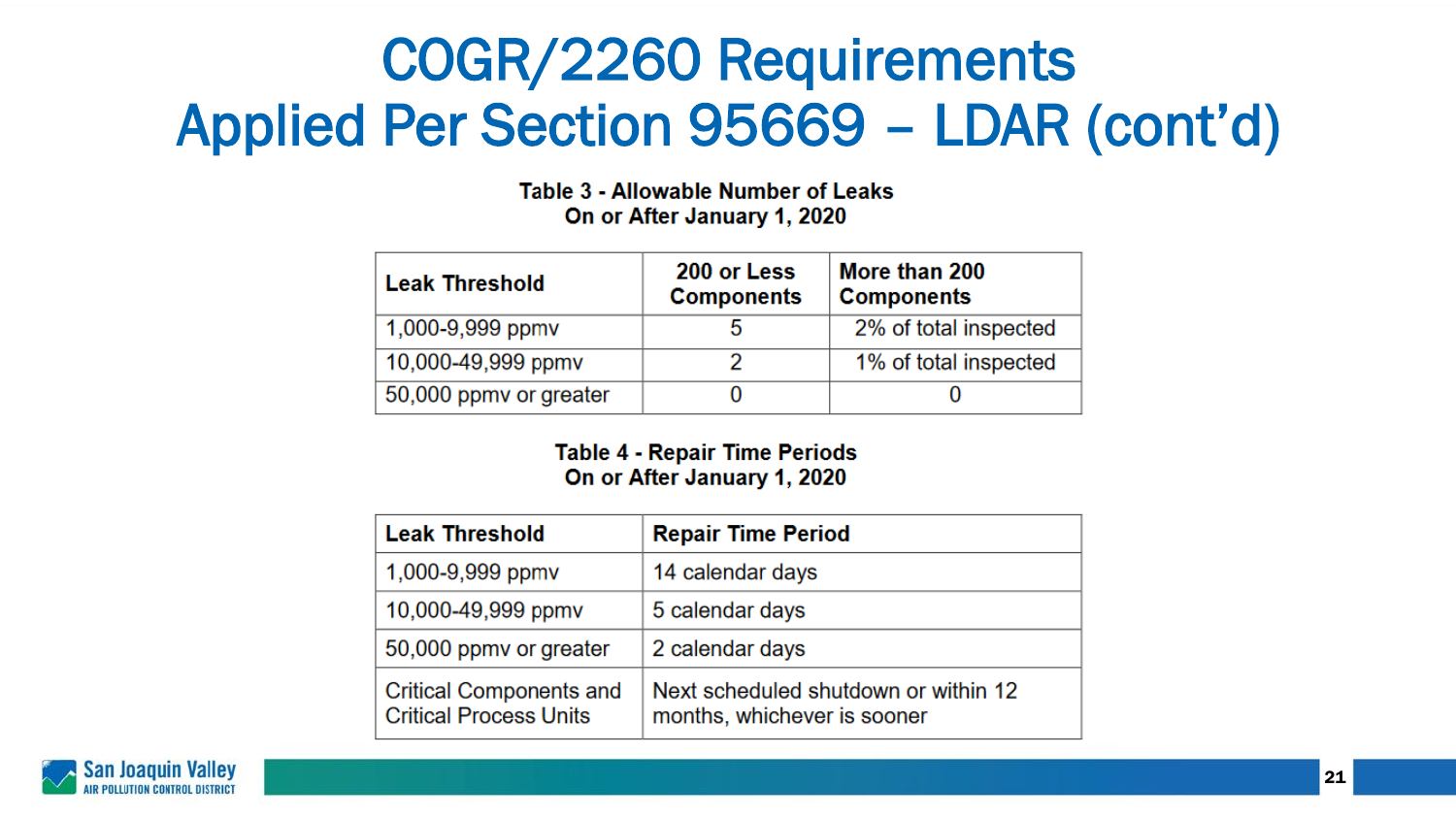- For facility inspections the requirements are:
	- Conduct LDAR as required
	- Repair leaks per timelines
	- Keep records (5 years)
	- Report annually
- CARB/District will not enforce > allowable leaks found during operator inspection, even during 4<sup>th</sup> Quarter
- > Allowable leaks is enforceable during CARB/District inspection

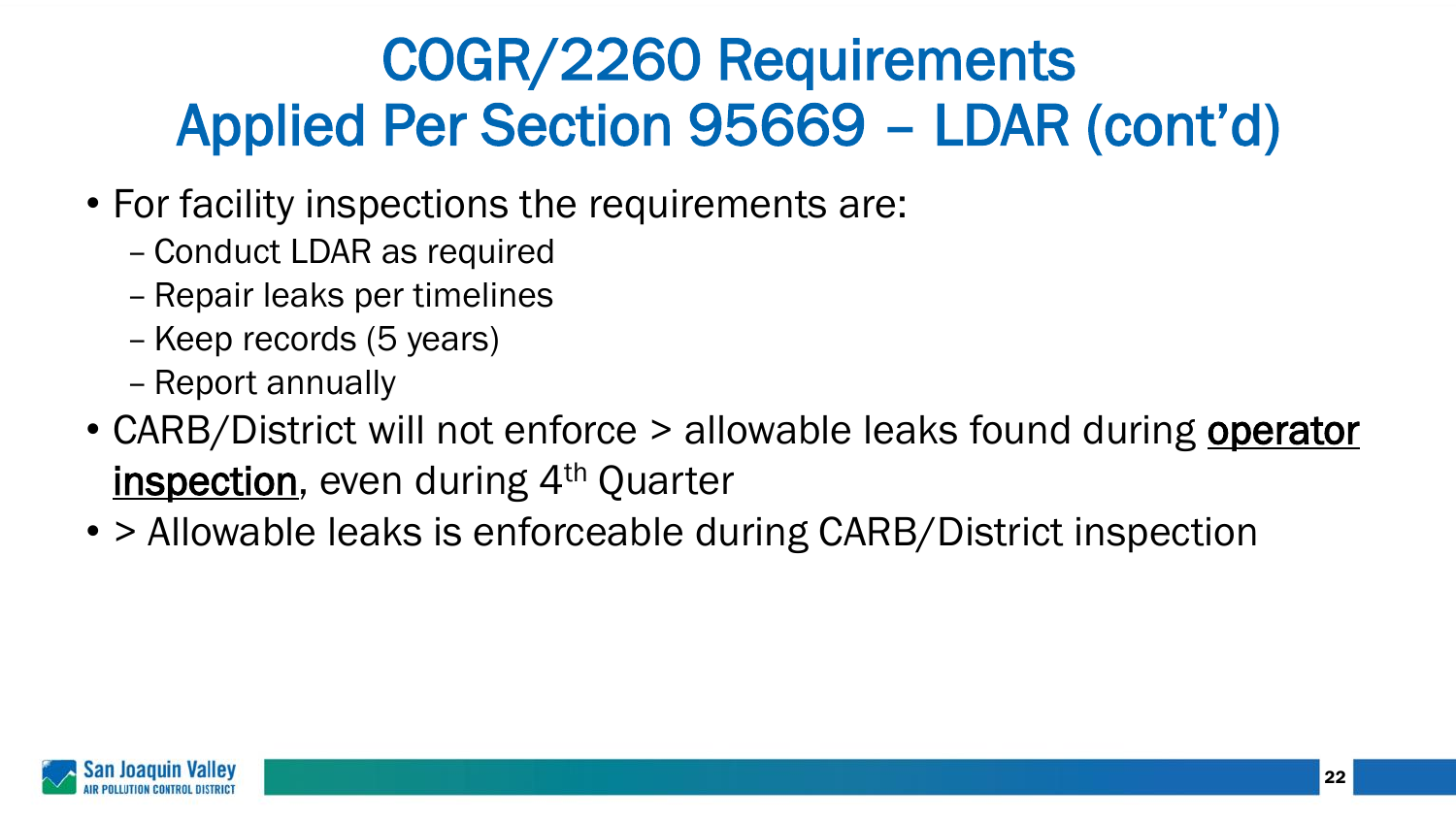- The CARB regulation overlaps existing District Rules and this makes it difficult to determine which components are subject
- Key considerations:
	- Produced Oil Gravity
	- If LDAR is required by District as of  $1/1/2018$ 
		- This does not include 2201, or other agency requirements, the exemption is based on having to perform LDAR for a District Rule, 4401 is example
	- Definition of Component *Subject to LDAR unless specifically exempt*
		- Valve, fitting, flange, threaded-connection, process drain, stuffing box, pressure-vacuum valve, pressure-relief device, pipes, seal fluid system, diaphragm, hatch, sight glass, meter, open-ended line, well casing, natural gas powered pneumatic device and pump, or reciprocating compressor rod packing or seal

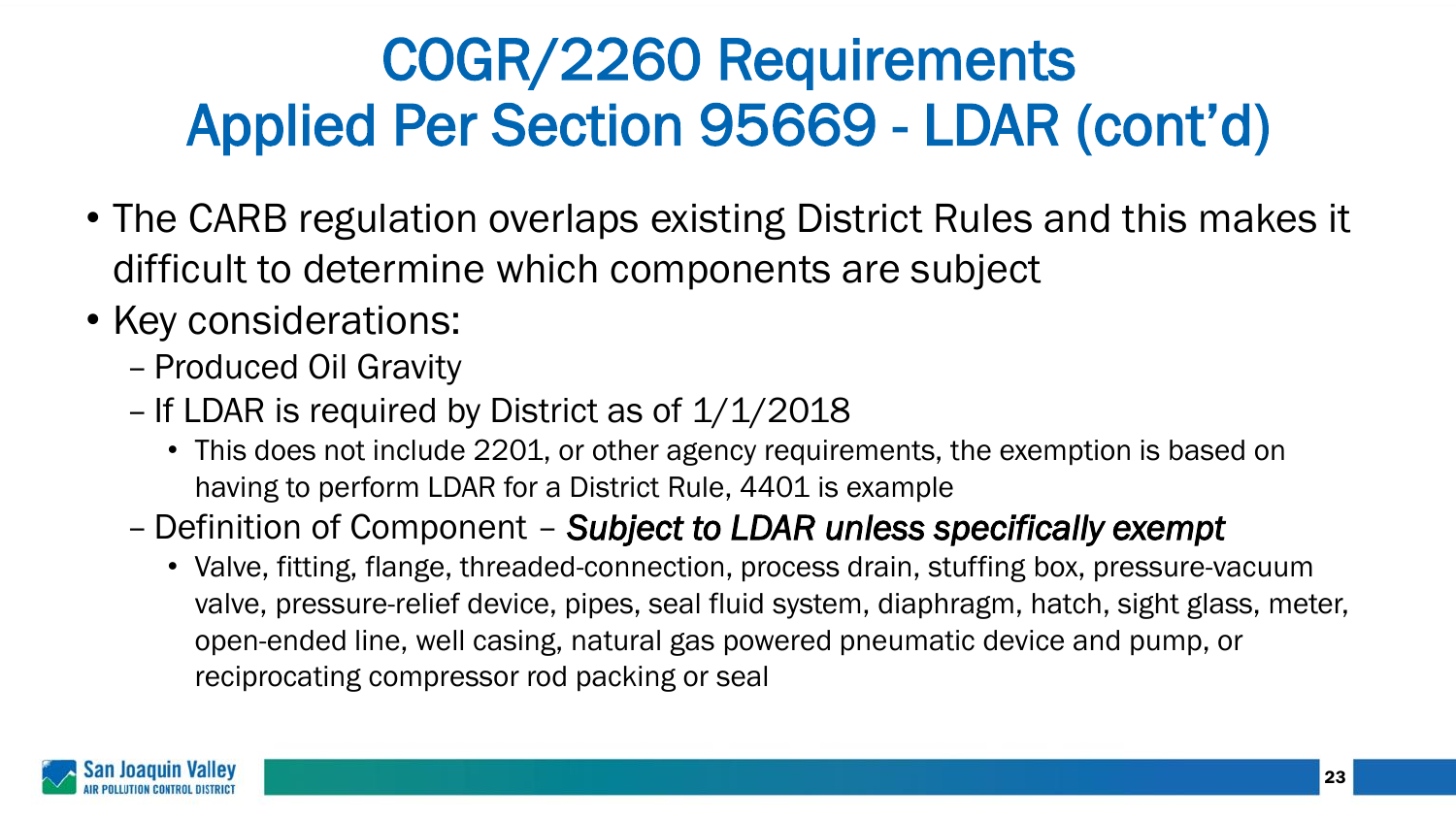### COGR/2260 Requirements LDAR Required – Well Flowchart



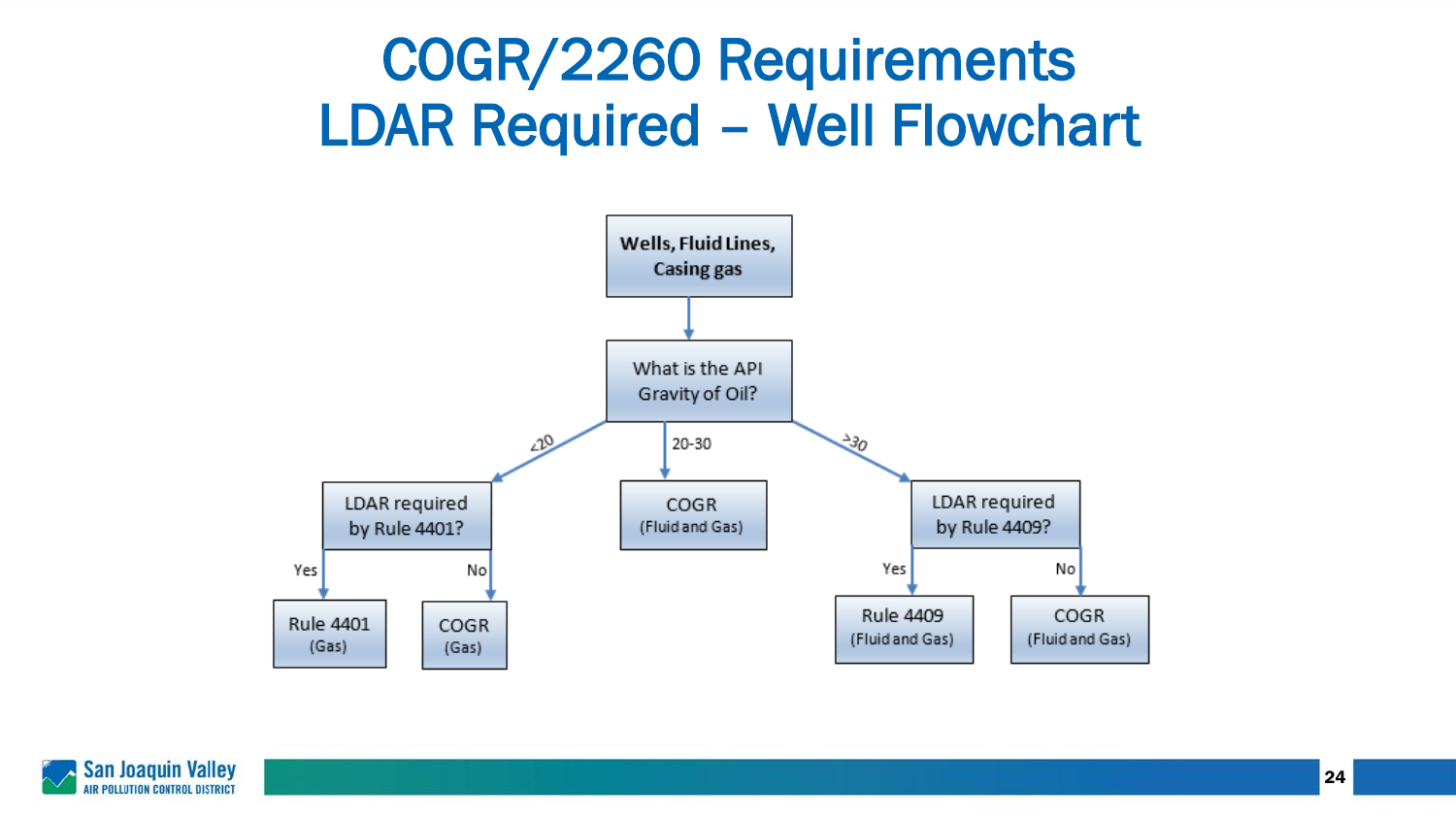### COGR/2260 Requirements LDAR Required – Tank Flowchart



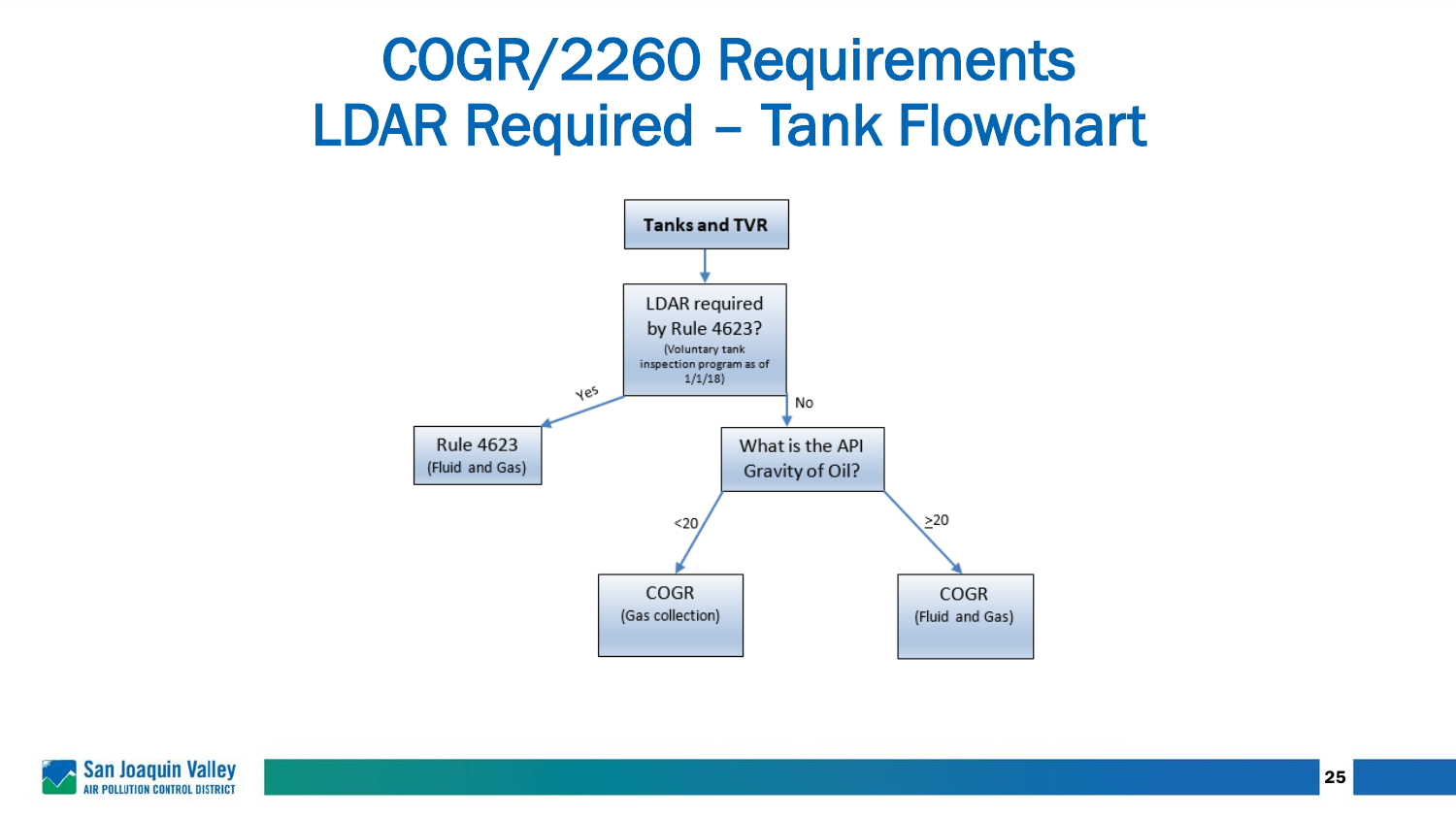

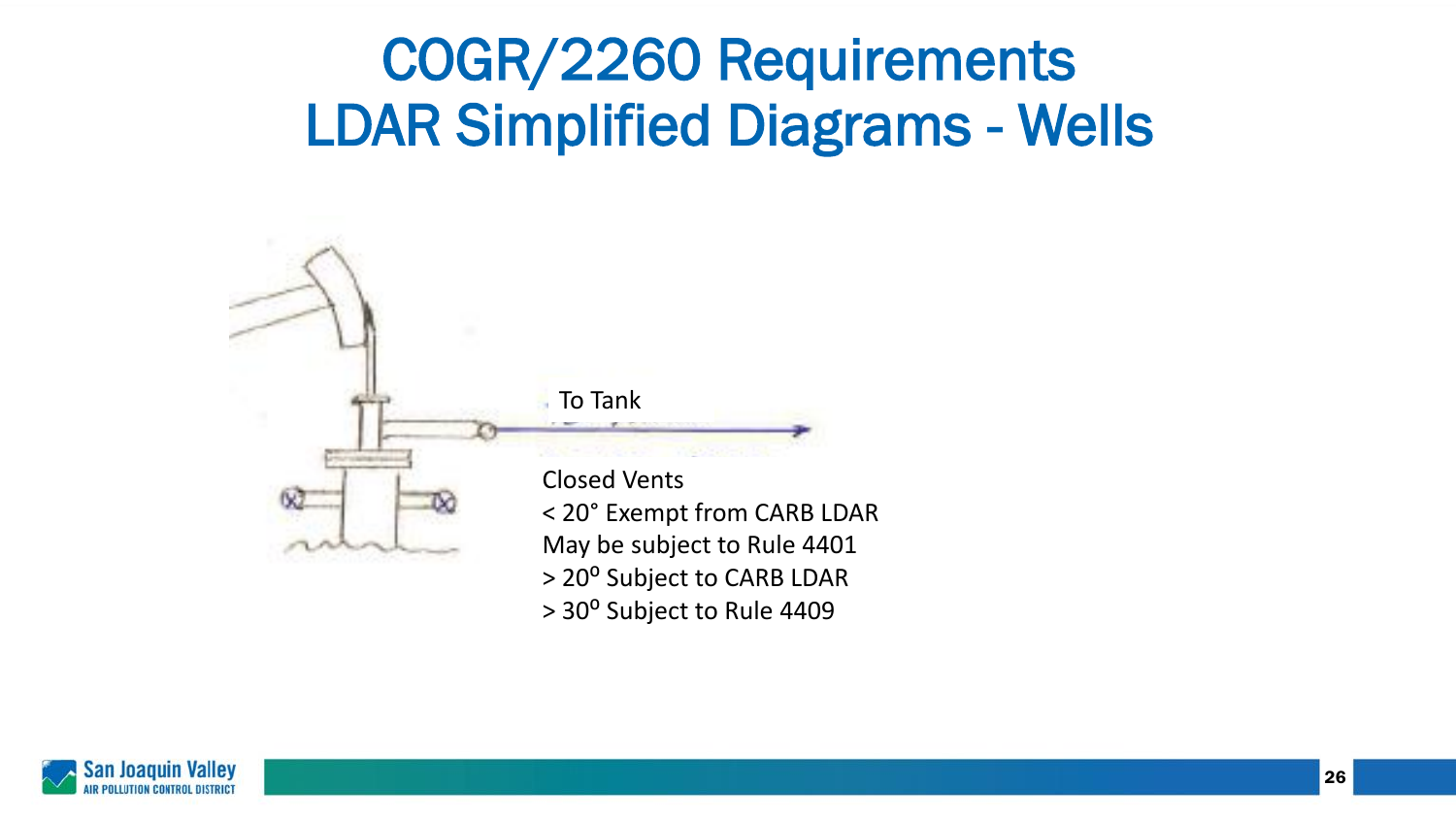

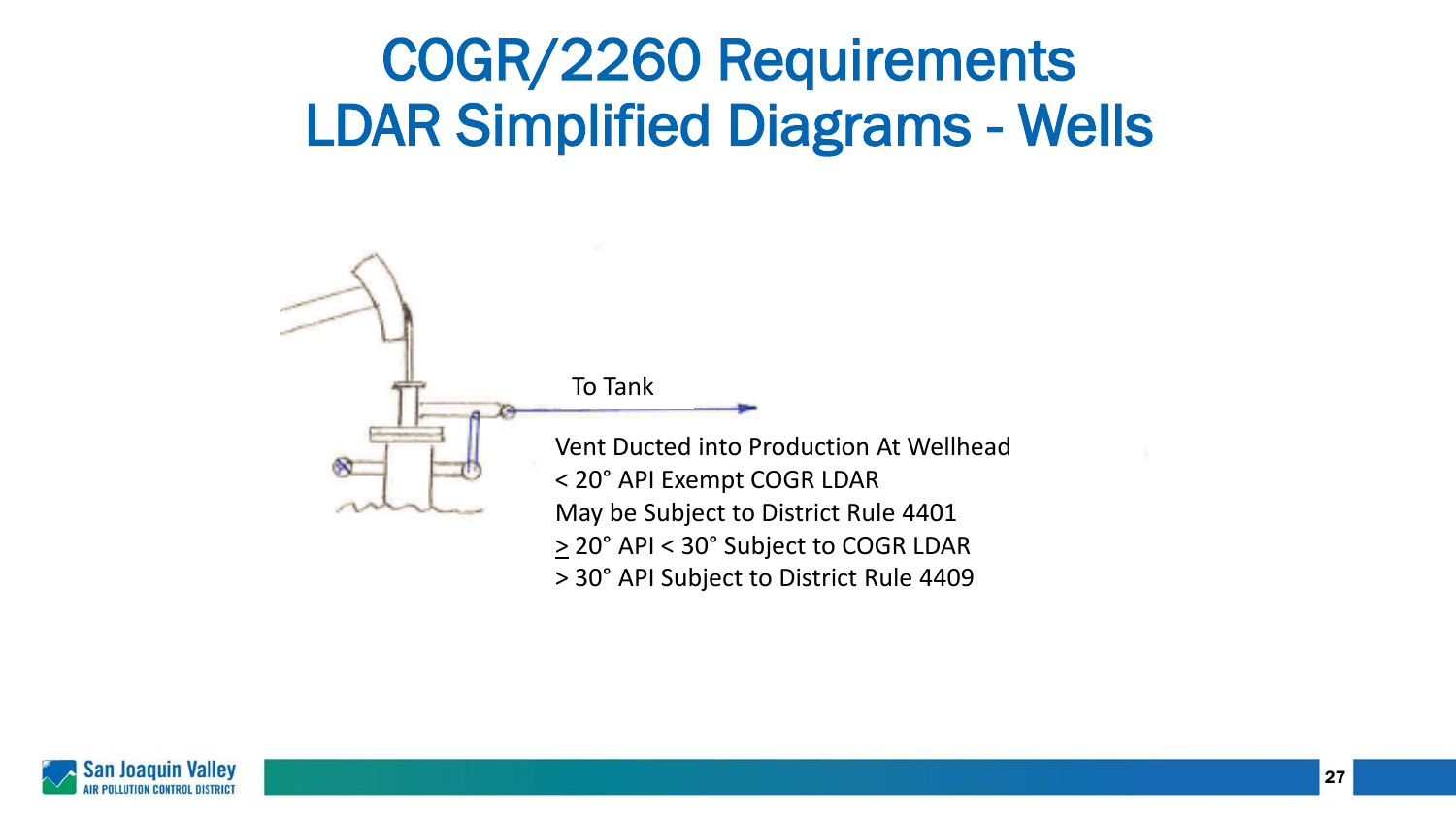

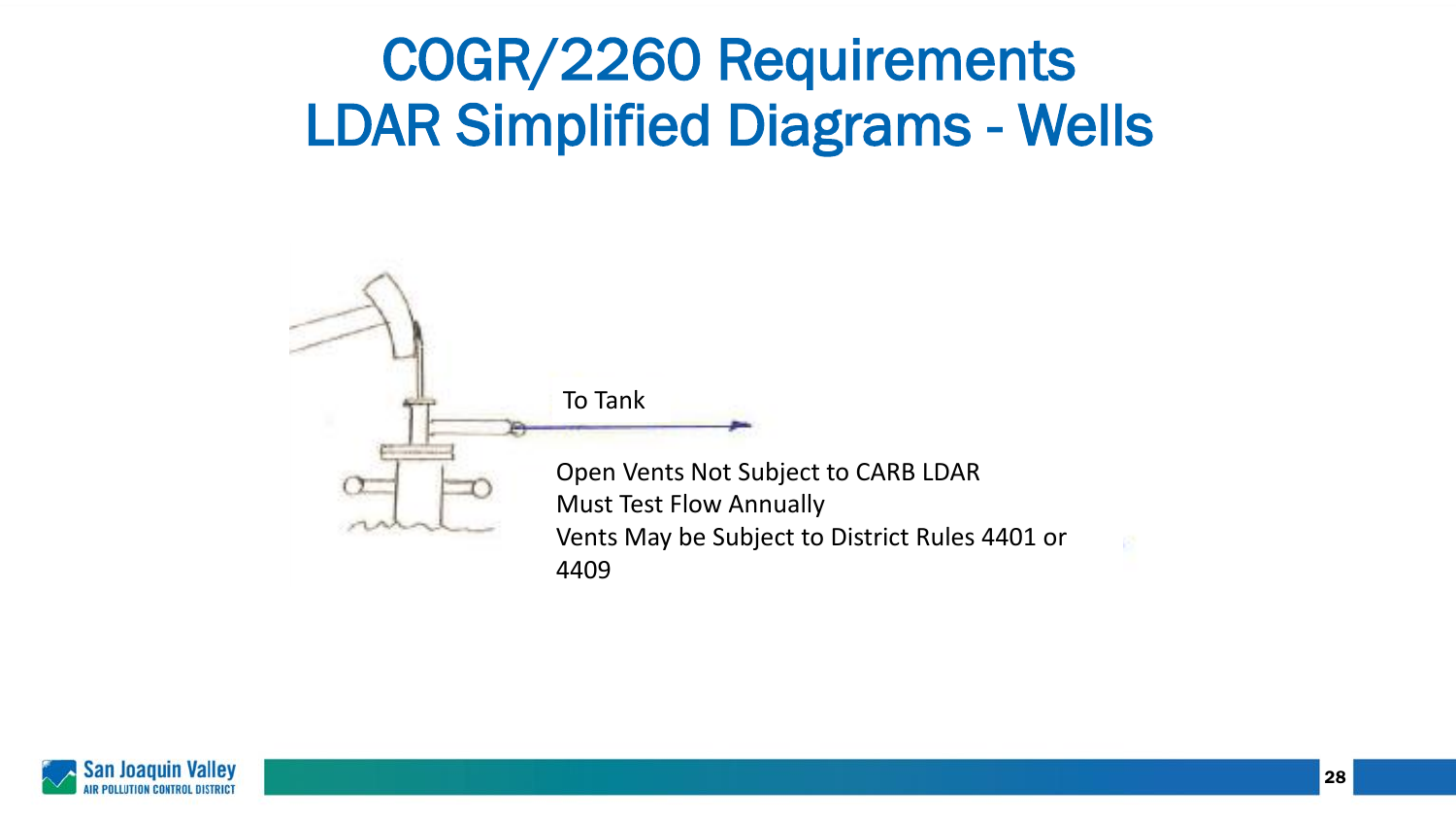

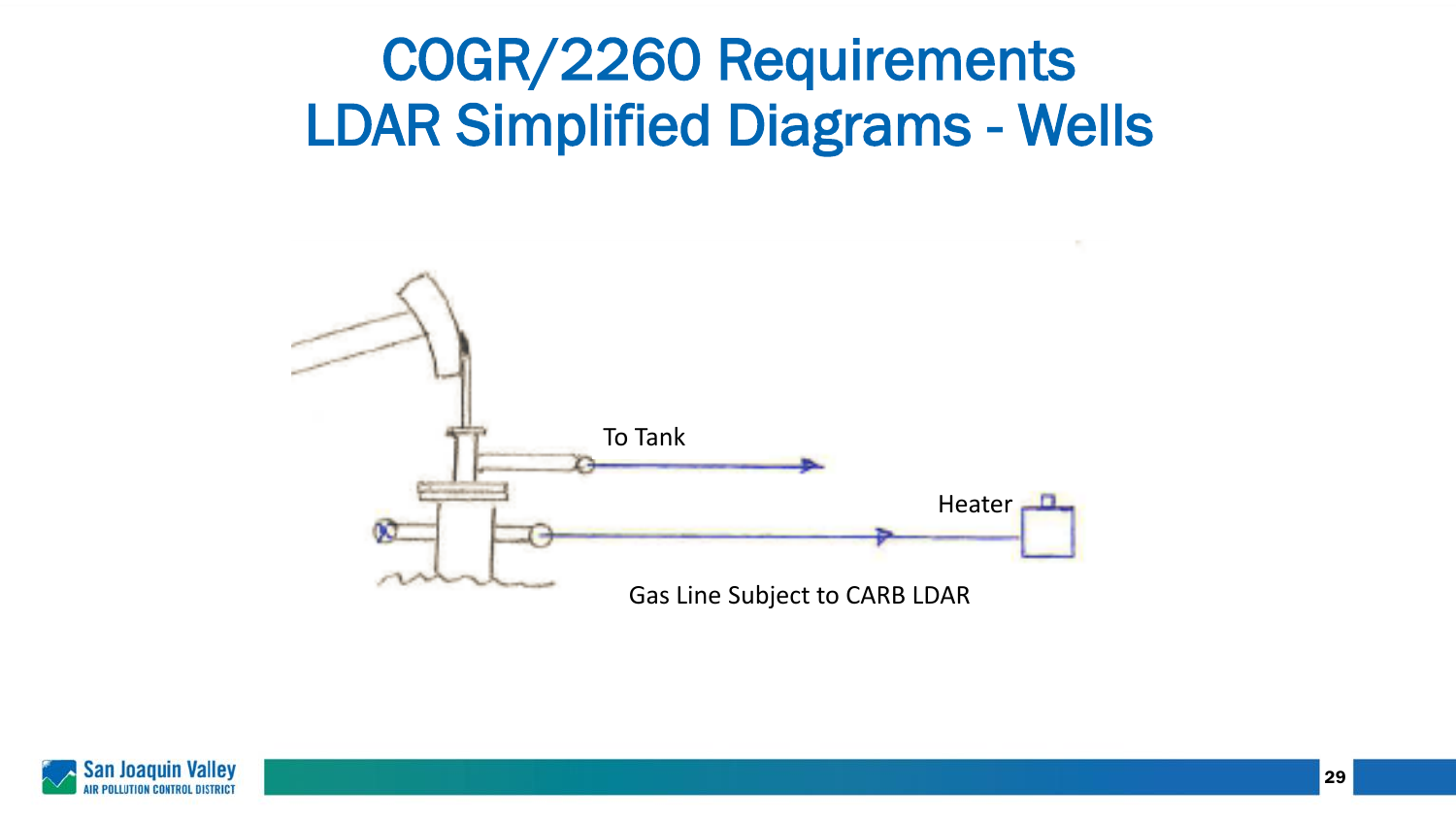

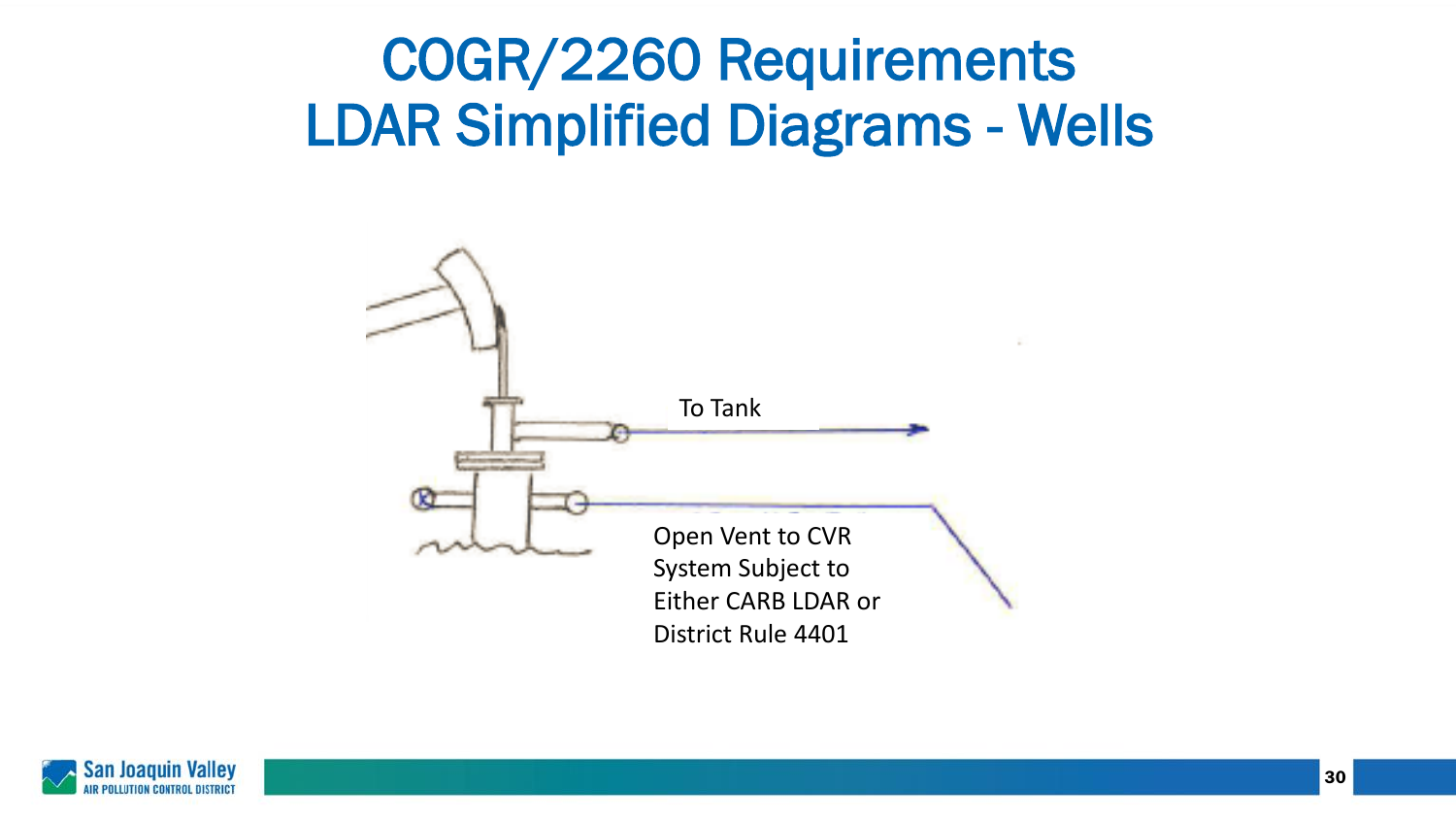

Idle Wells Not Exempt From CARB LDAR Or District LDAR Requirements

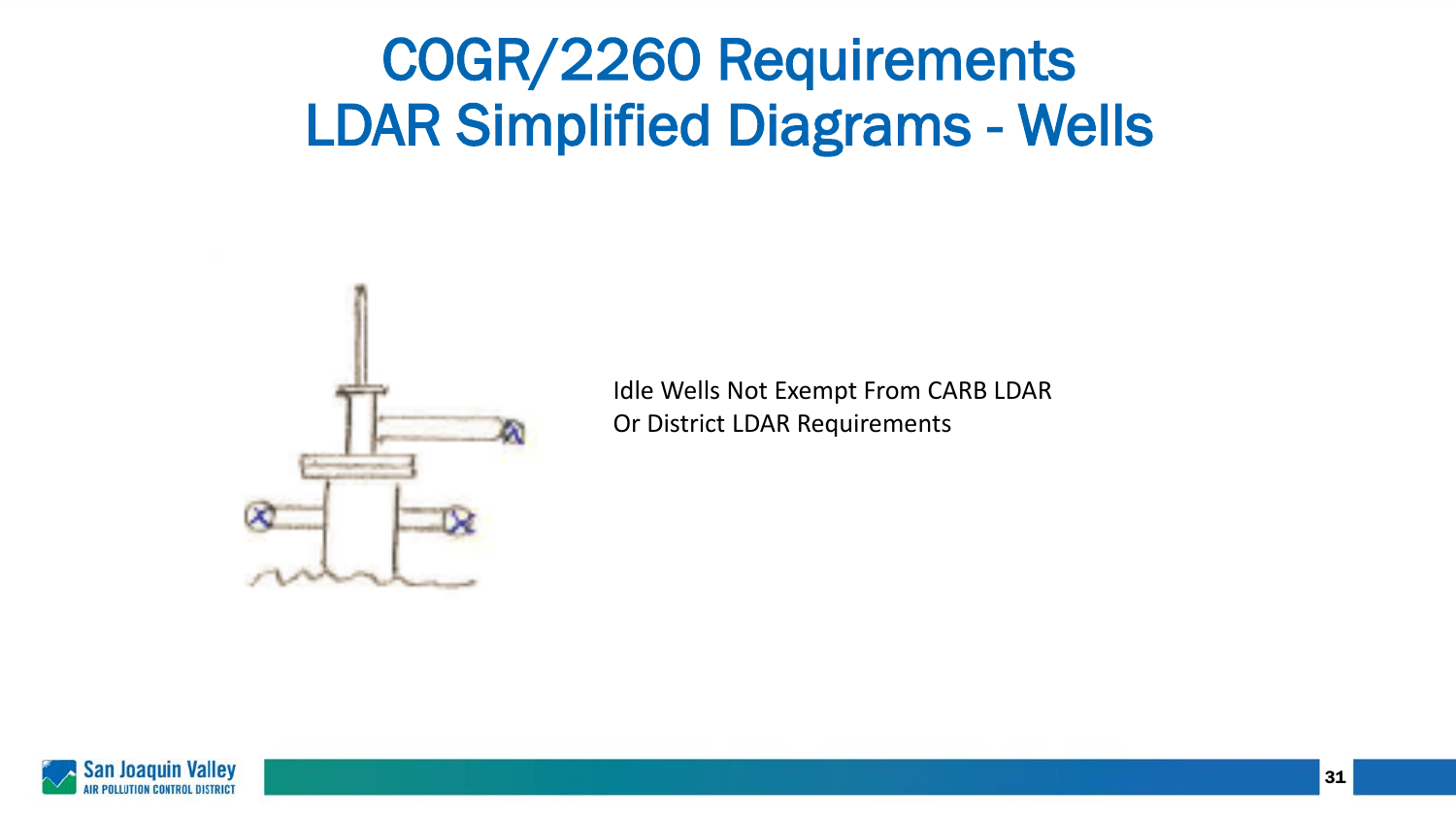

< 20° API All Gas Lines Subject to CARB LDAR > 20° API Gas Lines, Flowlines, and Tanks are Subject to CARB LDAR

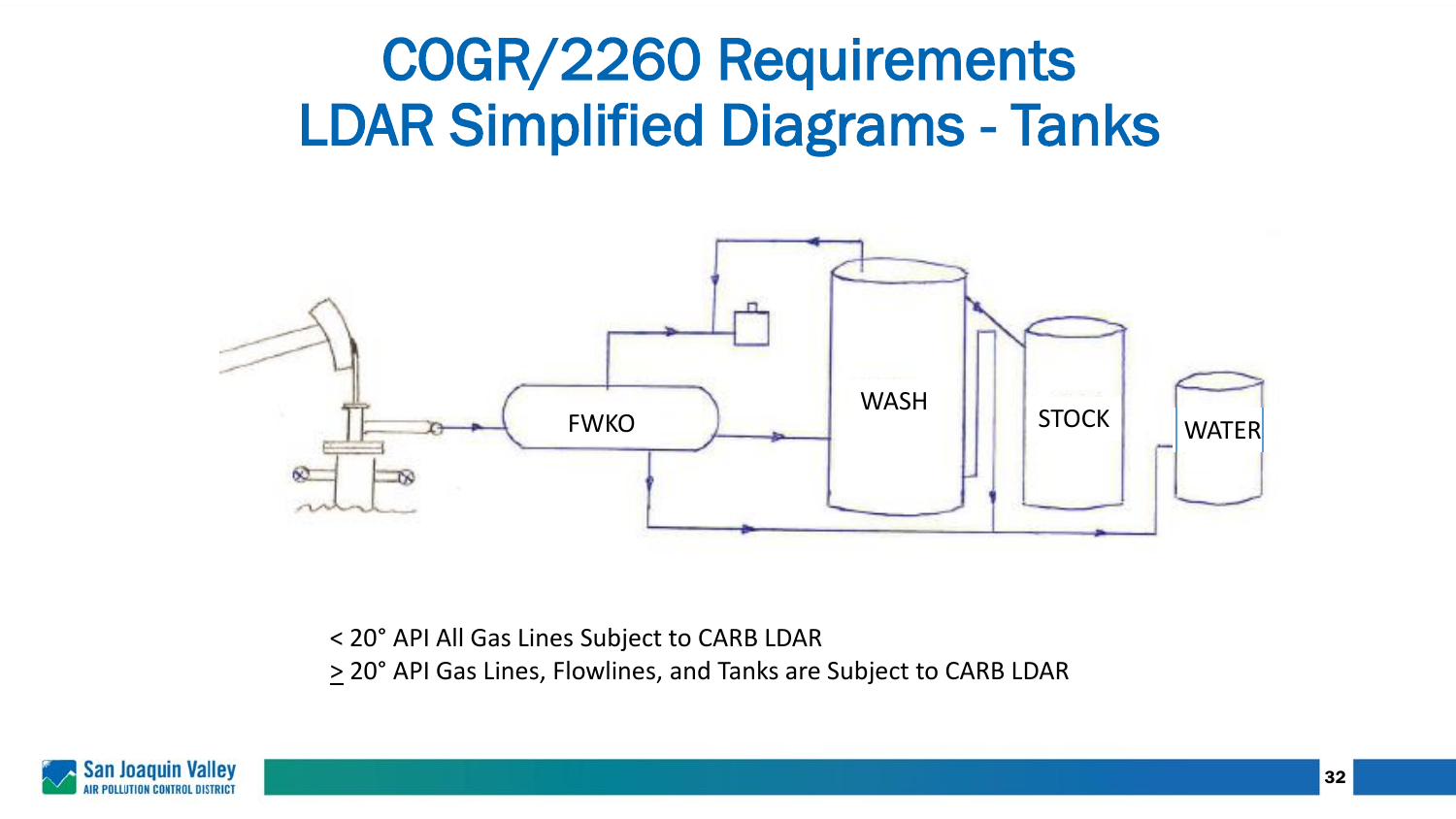

< 20° API All Gas Line Components Subject to CARB LDAR

> 20° API Gas Line, Flowline, and Tank Components are Subject to CARB LDAR Do CARB LDAR or EPA M 21 apply to sumps? Not defined in Method, not defined in components, you do not have to sniff sumps. OEL do not have to be sealed during times requiring liquid flow.

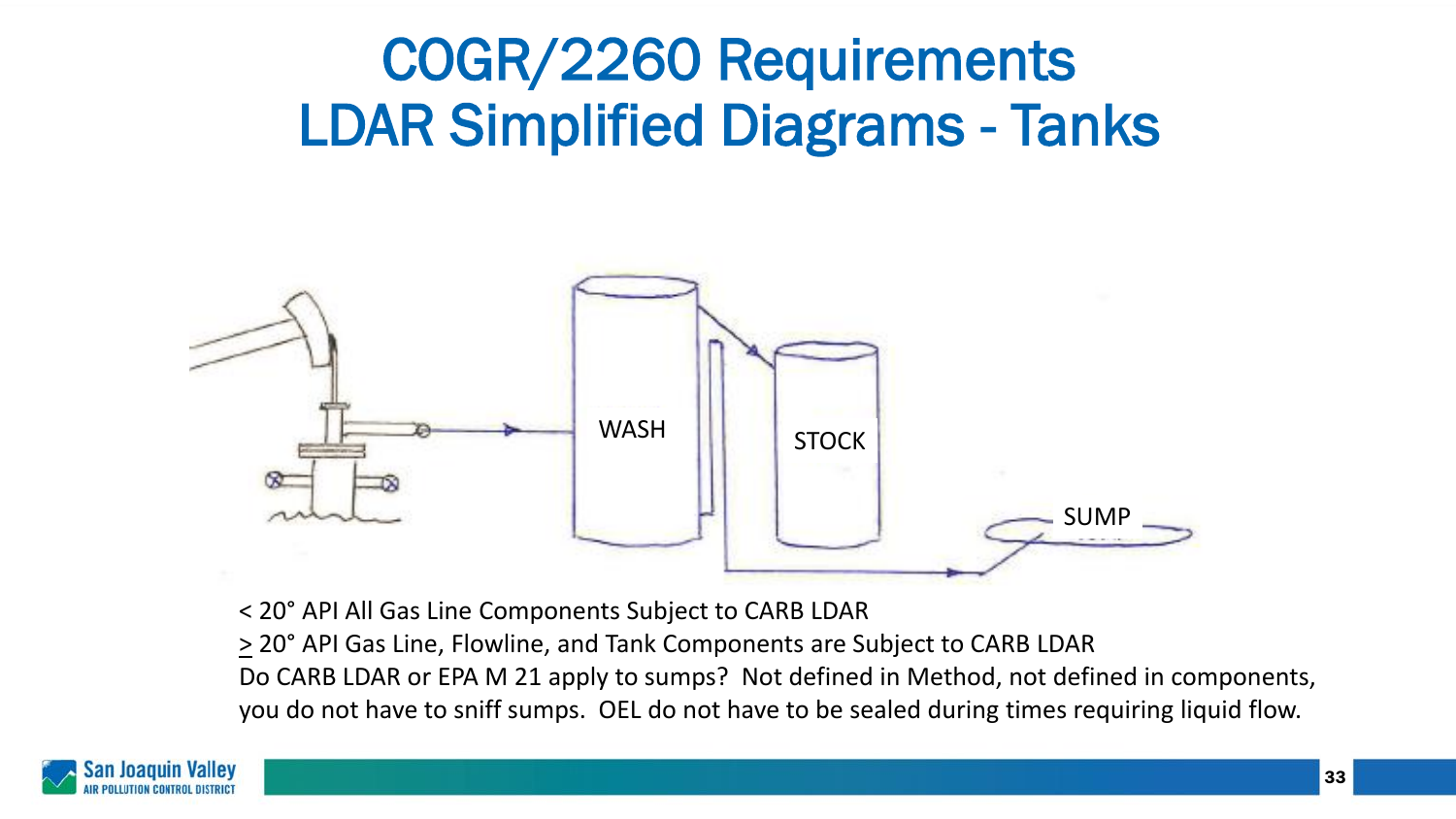### COGR/2260 Requirements LDAR Simplified Diagrams – Gas Prod.



Unless subject to Rule 4409, all gas production equipment subject to CARB LDAR Water tank may be subject to Flash Testing if > 200 BWPD

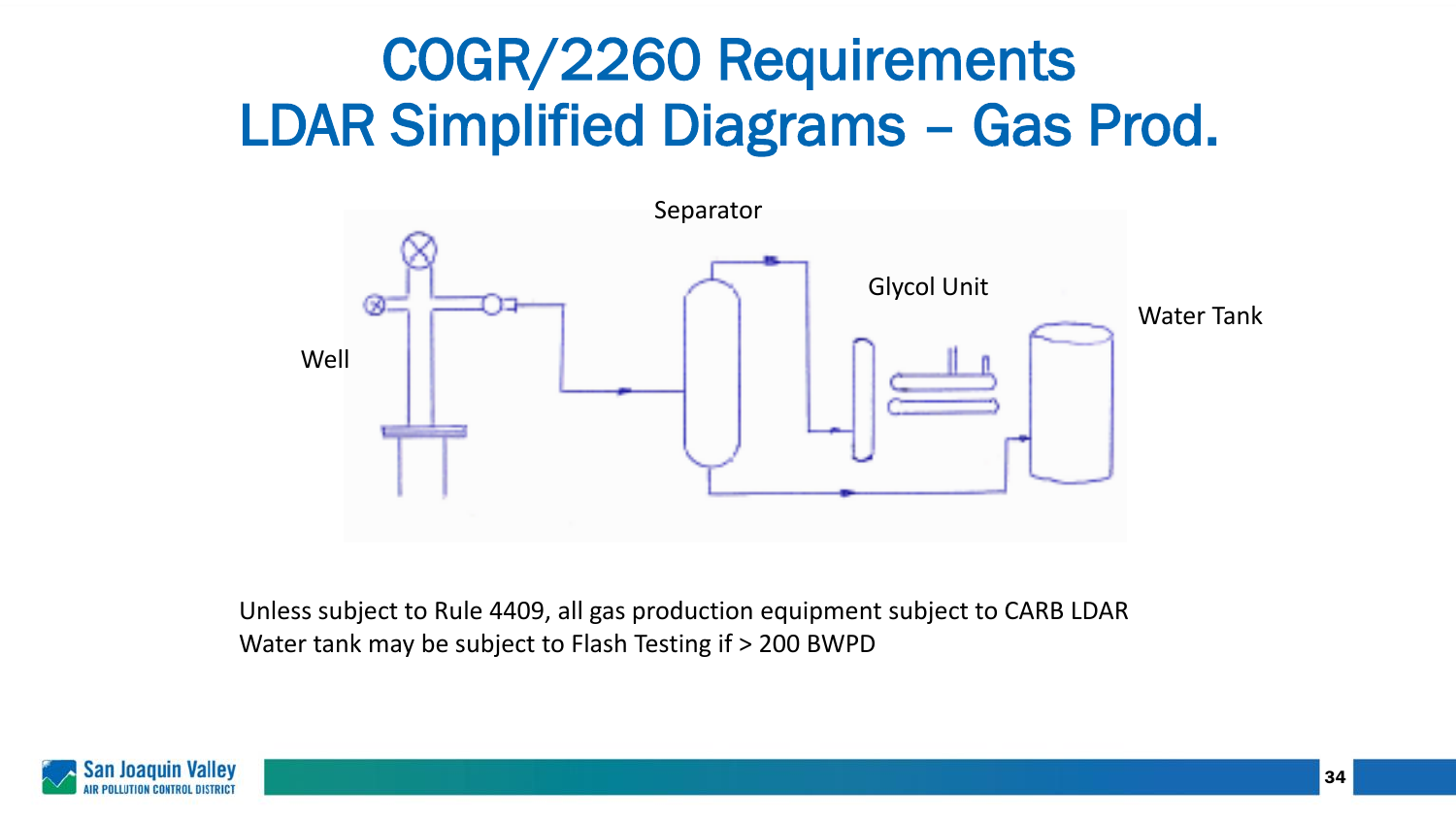# COGR/2260 District Inspections

- Purpose
	- To determine compliance with these new requirements as well as associated permitted operations
- Format
	- Each inspection will include record review (tests, flow rates, LDAR)
	- Each inspection will include equipment subject to the registration. Based on the registrations to date, this is primarily LDAR. We will check a portion for leaks using EPA M 21 (we may use a FLIR Camera for screening)
- Timing
	- To save facility time, to the extent possible, these inspections will coincide with facility inspections